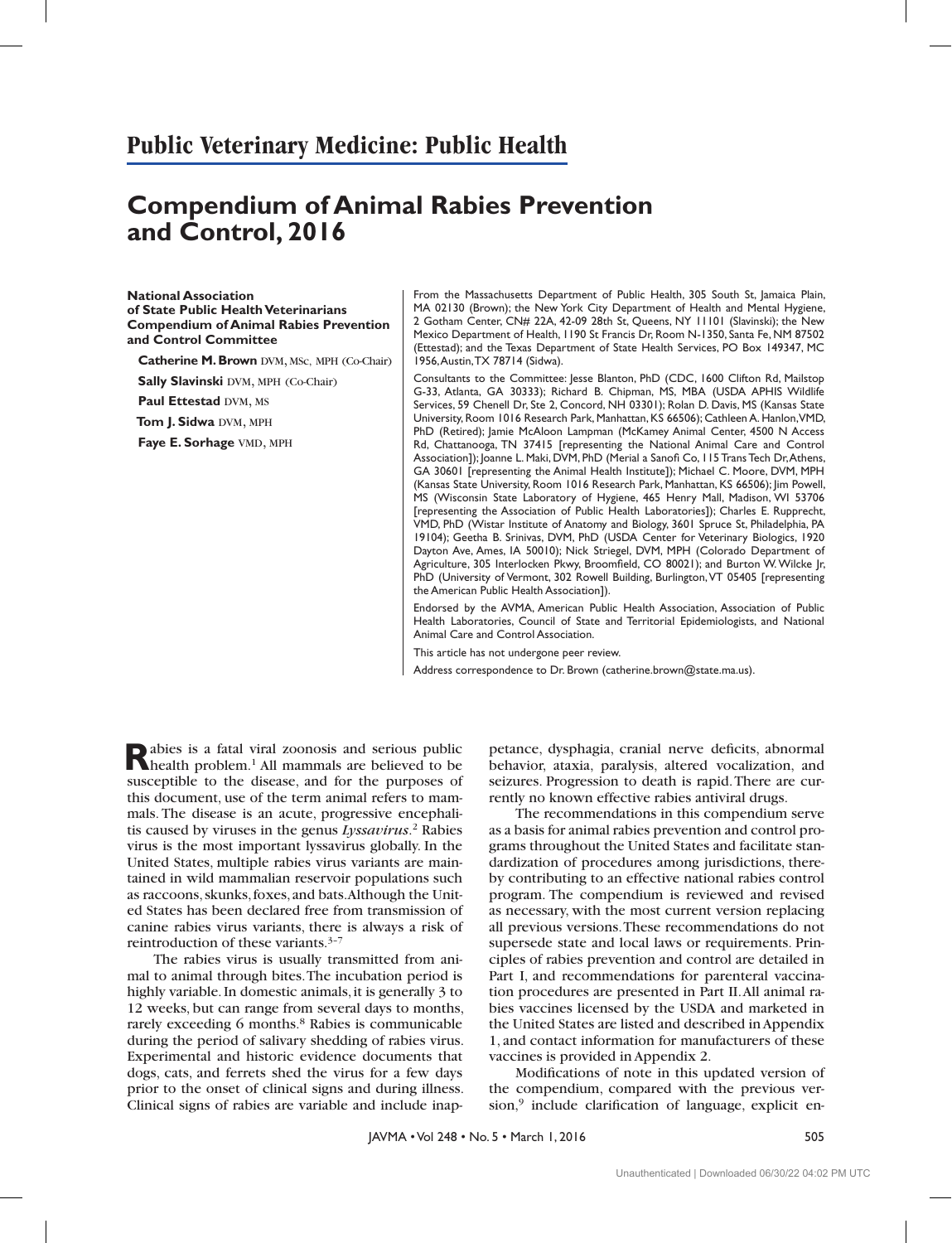couragement of an interdisciplinary approach to rabies control, a recommendation to collect and report at the national level additional data elements on rabid domestic animals, changes to the recommended management of dogs and cats exposed to rabies that are either unvaccinated or overdue for booster vaccination, reduction of the recommended 6-month quarantine period for certain species, and updates to the list of marketed animal rabies vaccines.

# **Part I. Rabies Prevention and Control**

### **A. Principles of rabies prevention and control**

**1. Case definition.** An animal is determined to be rabid after diagnosis by a qualified laboratory as specified (see Part I.A. 10. Rabies diagnosis). The national case definition for animal rabies requires laboratory confirmation on the basis of either a positive result for the direct fluorescent antibody test (preferably performed on CNS tissue) or isolation of rabies virus in cell culture or a laboratory animal.10

**2. Rabies virus exposure.** Rabies is transmitted when the virus is introduced into bite wounds, into open cuts in skin, or onto mucous membranes from saliva or other potentially infectious material such as neural tissue.<sup>11</sup> Questions regarding possible exposures should be directed promptly to state or local public health authorities.

**3. Interdisciplinary approach.** Clear and consistent communication and coordination among relevant animal and human health partners across and within all jurisdictions (including international, national, state, and local) is necessary to most effectively prevent and control rabies. As is the case for the prevention of many zoonotic and emerging infections, rabies prevention requires the cooperation of animal control, law enforcement, and natural resource personnel; veterinarians; diagnosticians; public health professionals; physicians; animal and pet owners; and others. An integrated program must include provisions to promptly respond to situations; humanely restrain, capture, and euthanize animals; administer quarantine, confinement, and observation periods; and prepare samples for submission to a testing laboratory.

**4. Awareness and education**. Essential components of rabies prevention and control include ongoing public education, responsible pet ownership, routine veterinary care and vaccination, and professional continuing education. Most animal and human exposures to rabies can be prevented by raising awareness concerning rabies transmission routes, the importance of avoiding contact with wildlife, and the need for appropriate veterinary care. Prompt recognition and reporting

of possible exposures to medical and veterinary professionals and local public health authorities are critical.

**5. Human rabies prevention**. Rabies in humans can be prevented by eliminating exposures to rabid animals or by providing exposed persons prompt postexposure prophylaxis consisting of local treatment of wounds in combination with appropriate administration of human rabies immune globulin and vaccine. An exposure assessment should occur before rabies postexposure prophylaxis is initiated and should include discussion between medical providers and public health officials. The rationale for recommending preexposure prophylaxis and details of both preexposure and postexposure prophylaxis administration can be found in the current recommendations of the Advisory Committee on Immunization Practices.11,12 These recommendations, along with information concerning the current local and regional epidemiology of animal rabies and the availability of human rabies biologics, are available from state health departments.

**6. Domestic animal vaccination**. Multiple vaccines are licensed for use in domestic animal species. Vaccines available include inactivated and modified-live virus vectored products, products for IM and SC administration, products with durations of immunity for periods of 1 to 3 years, and products with various minimum ages of vaccination. Recommended vaccination procedures are specified in Part II of this compendium; animal rabies vaccines licensed by the USDA and marketed in the United States are specified in Appendix 1. Local governments should initiate and maintain effective programs to ensure vaccination of all dogs, cats, and ferrets and to remove stray and unwanted animals. Such procedures have reduced laboratory-confirmed cases of rabies among dogs in the United States from 6,949 cases in 1947 to 89 cases in 2013.3 Because more rabies cases are reported annually involving cats (247 in 2013) than dogs, vaccination of cats should be required.3 Animal shelters and animal control authorities should establish policies to ensure that adopted animals are vaccinated against rabies.

An important tool to optimize public and animal health and enhance domestic animal rabies control is routine or emergency implementation of low-cost or free clinics for rabies vaccination. To facilitate implementation, jurisdictions should work with veterinary medical licensing boards, veterinary associations, the local veterinary community, animal control officials, and animal welfare organizations.

**7. Rabies in vaccinated animals.** Rabies is rare in vaccinated animals.<sup>13-15</sup> If rabies is suspected in a vaccinated animal, it should be reported to public health officials, the vaccine manufacturer, and the USDA APHIS Center for Veterinary Biologics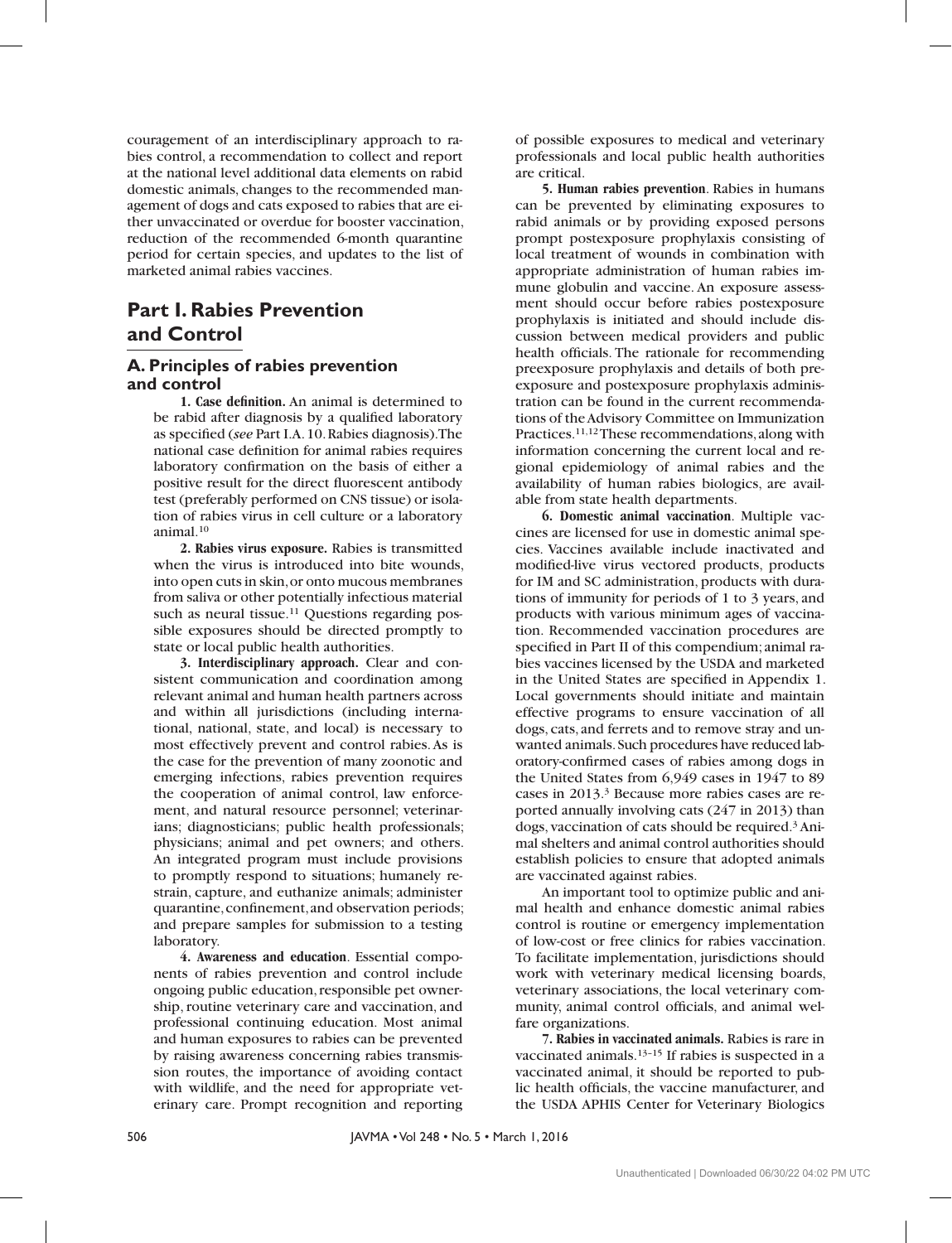(www.aphis.usda.gov; search for "adverse event reporting"). The laboratory diagnosis should be confirmed and the virus variant characterized by the CDC's rabies reference laboratory. A thorough epidemiologic investigation including documentation of the animal's vaccination history and potential rabies exposures should be conducted.

**8. Rabies in wildlife**. It is difficult to control rabies among wildlife reservoir species.16 Vaccination of free-ranging wildlife or point infection control is useful in some situations,<sup>17</sup> but the success of such procedures depends on the circumstances surrounding each rabies outbreak (See Part I. C. Prevention and control methods related to wildlife). Because of the risk of rabies in wild animals (especially raccoons, skunks, coyotes, foxes, and bats), the AVMA, American Public Health Association, Council of State and Territorial Epidemiologists, National Animal Care and Control Association, and National Association of State Public Health Veterinarians strongly recommend the enactment and enforcement of state laws prohibiting the importation, distribution, translocation, and private ownership of wild animals.

**9. Rabies surveillance**. Laboratory-based rabies surveillance and variant typing are essential components of rabies prevention and control programs. A comprehensive surveillance program should not be limited to testing only those animals that have potentially exposed people or domestic animals to rabies. Accurate and timely information and reporting are necessary to guide decisions regarding postexposure prophylaxis in potentially exposed humans, determine appropriate management of potentially exposed animals, aid in the discovery of emerging variants, describe the epidemiology of the disease, and assess the effectiveness of vaccination programs for domestic animals and wildlife. Every animal submitted for rabies testing should be reported to the CDC to evaluate surveillance trends. Public health authorities should implement electronic laboratory reporting and notification systems.<sup>18</sup> Information reported on every animal submitted for rabies testing should include species, point location, vaccination status, rabies virus variant (if rabid), and human or domestic animal exposures. To enhance the ability to make evidencebased recommendations from national surveillance data, additional data should be collected and reported on all rabid domestic animals. In this regard, essential data elements include age, sex, neuter status, ownership status, quarantine dates (if any), date of onset of any clinical signs, and complete vaccination history. Rabid animals with a history of importation into the United States within the past 60 days are immediately notifiable by state health departments to the CDC; for all indigenous cases, standard notification protocols should be followed.19

### **10. Rabies diagnosis.**

a) The direct fluorescent antibody test is the gold standard for rabies diagnosis. The test should be performed in accordance with the established national standardized protocol (www.cdc.gov/rabies/pdf/rabiesdfaspv2. pdf) by a qualified laboratory that has been designated by the local or state health department.20,21 Animals submitted for rabies testing should be euthanized<sup>22,23</sup> in such a way as to maintain the integrity of the brain so that the laboratory can recognize anatomic structures. Except in the case of very small animals, such as bats, only the head or entire brain (including brainstem) should be submitted to the laboratory. To facilitate prompt laboratory testing, submitted specimens should be stored and shipped under refrigeration without delay. The need to thaw frozen specimens will delay testing. Chemical fixation of tissues should be avoided to prevent significant testing delays and because such fixation might preclude reliable testing. Questions about testing of fixed tissues should be directed to the local rabies laboratory or public health department.

b) Rabies testing should be available outside of normal business hours at the discretion of public health officials to expedite exposure management decisions.20 When confirmatory testing is needed by state health departments (eg, in the event of inconclusive results, unusual species, or mass exposures), the CDC rabies laboratory can provide additional testing and results within 24 hours of sample receipt.<sup>24</sup>

c) Professional associations such as the Association of Public Health Laboratories should advocate for, distribute, and promote the development of guidelines for routinely assessing testing practices within rabies laboratories to ensure maintenance of quality and safety.

d) A direct rapid immunohistochemical test (referred to as dRIT) is being used by trained field personnel in surveillance programs for specimens not involved in human or domestic animal exposures.25–28 All positive direct rapid immunohistochemical test results need to be confirmed by means of direct fluorescent antibody testing at a qualified laboratory.

e) Currently, there are no commercially available, USDA-licensed rapid test kits for rabies diagnosis. Unlicensed tests should not be used owing to the following concerns: sensitivity and specificity of these tests are not known, the tests have not been validated against current standard methods, the excretion of virus in the saliva is intermittent and the amount varies over time, any unlicensed test result would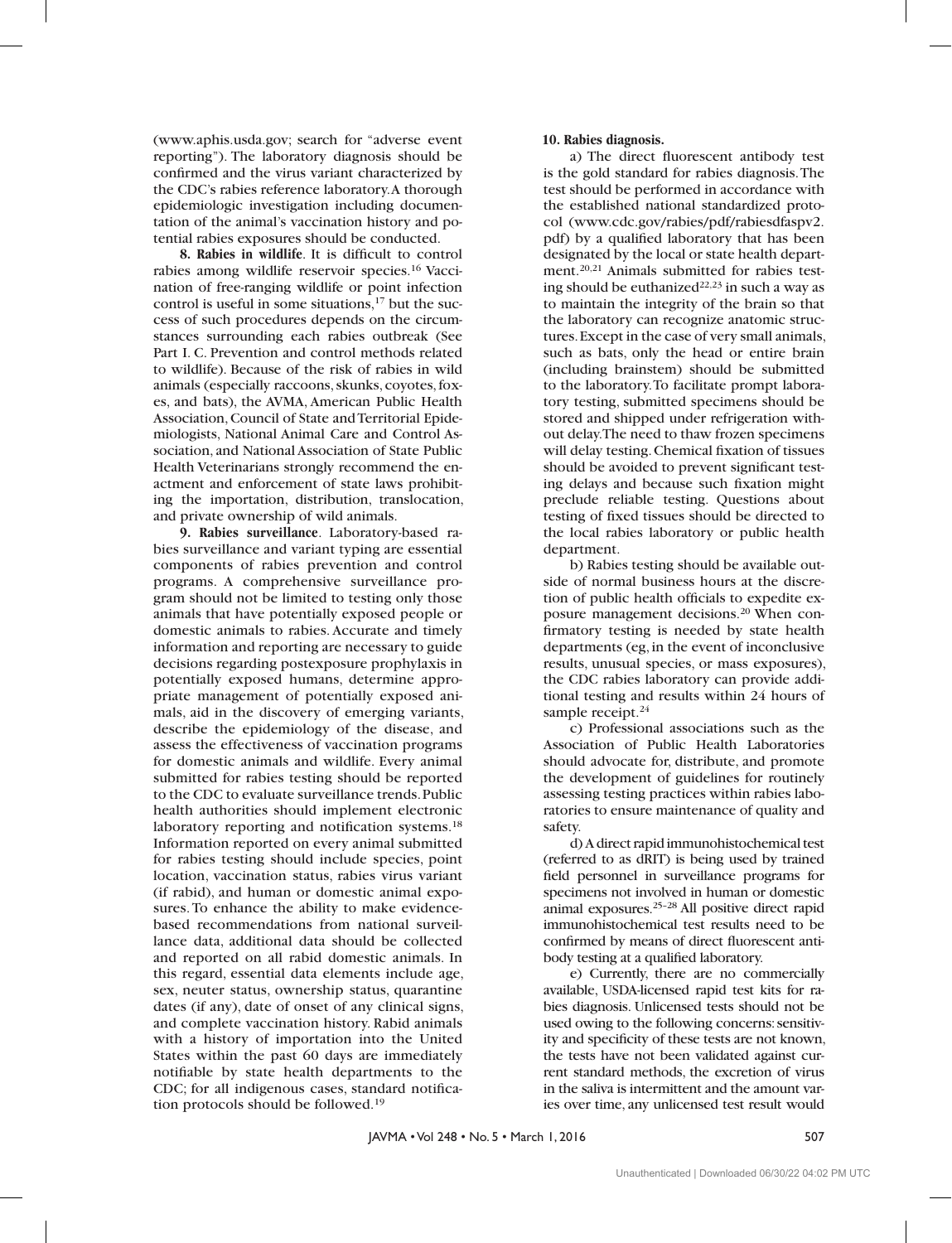need to be confirmed by validated methods such as direct fluorescent antibody testing on brain tissue, and the interpretation of results from unlicensed tests may place exposed animals and persons at risk.

**11. Rabies serology**. Some jurisdictions require evidence of vaccination and rabies virus antibodies for animal importation purposes. Rabies virus antibody titers are indicative of a response to vaccine or infection. Titers do not directly correlate with protection because other immunologic factors also play a role in preventing rabies and our abilities to measure and interpret those other factors are not well-developed. Therefore, evidence of circulating rabies virus antibodies in animals should not be used as a substitute for current vaccination in managing rabies exposures or determining the need for booster vaccination.29–32

**12. Rabies research.** Information derived from well-designed studies is essential for the development of evidence-based recommendations. Data are needed in several areas, including viral shedding periods for domestic livestock and lagomorphs, potential shedding of virus in milk, the earliest age at which rabies vaccination is effective, protective effect of maternal antibody, duration of immunity, postexposure prophylaxis protocols for domestic animals, models for treatment of clinical rabies, extralabel vaccine use in domestic animals and wildlife rabies reservoir species, host-pathogen adaptations and dynamics, and the ecology of wildlife rabies reservoir species, especially in relation to the use of oral rabies vaccines.

### **B. Prevention and control methods in domestic and confined animals**

**1. Preexposure vaccination and management.** Adherence to a regular rabies vaccination schedule is critical to protect animals against recognized and unrecognized rabies exposures. Parenteral animal rabies vaccines should be administered only by or under the direct supervision of a licensed veterinarian on premises. Rabies vaccines may be administered under the supervision of a licensed veterinarian to animals held in animal shelters before release.33,34 The veterinarian signing a rabies vaccination certificate must ensure that the person who administered the vaccine is identified on the certificate and has been appropriately trained in vaccine storage, handling, and administration and in the management of adverse events. This ensures that a qualified and responsible person can be held accountable for properly vaccinating the animal.

Within 28 days after initial vaccination, a peak rabies virus antibody titer is expected, and the animal can be considered immunized.31,35–37 Regardless of the age of the animal at initial vaccination, a booster vaccination should be administered 1 year later (*see* Part II and Appendix 1). An animal is currently vaccinated and is considered immunized immediately after any booster vaccination.38,39

a) Booster vaccination. Following the initial vaccination, booster vaccinations should be given in a manner consistent with the manufacturer's label. If a previously vaccinated animal is overdue for any booster vaccination, including the first booster vaccination due 1 year after initial vaccination, it should be given a booster vaccination. Immediately after this booster vaccination, the animal is considered currently vaccinated and should be placed on a booster vaccination schedule consistent with the label of the vaccine used. There are no laboratory or epidemiological data to support the annual or biennial administration of 3-year vaccines after completion of the initial vaccine series (ie, the initial vaccination and 1-year booster vaccination).

b) Dogs, cats, and ferrets. All dogs, cats, and ferrets should be vaccinated against rabies and revaccinated in accordance with recommendations in this compendium (Appendix 1).

c) Livestock. All horses should be vaccinated against rabies.<sup>40</sup> Livestock, including species for which licensed vaccines are not available, that have frequent contact with humans (eg, in petting zoos, fairs, and other public exhibitions) should be vaccinated against rabies.41,42 Consideration should also be given to vaccinating livestock that are particularly valuable.

d) Captive wild animals and wild animal hybrids (the offspring of wild animals crossbred to domestic animals).

(1) Wild animals and wild animal hybrids should not be kept as pets. $43,44$  No parenteral rabies vaccines are licensed for use in wild animals or wild animal hybrids.<sup>45</sup>

(2) Animals that are farmed (eg, for food, fur, or fiber) or maintained in exhibits or zoological parks and that are not completely excluded from all contact with rabies vectors can become infected.46 Moreover, wild animals might be incubating rabies when initially captured. Therefore, wild-caught animals susceptible to rabies should be quarantined for a minimum of 6 months.

(3) Employees who work with animals in exhibits or zoological parks should receive preexposure rabies vaccination. The use of preexposure or postexposure rabies vaccination for handlers who work with animals at such facilities might reduce the need for euthanasia of captive animals that expose handlers. Carnivores and bats should be housed in a manner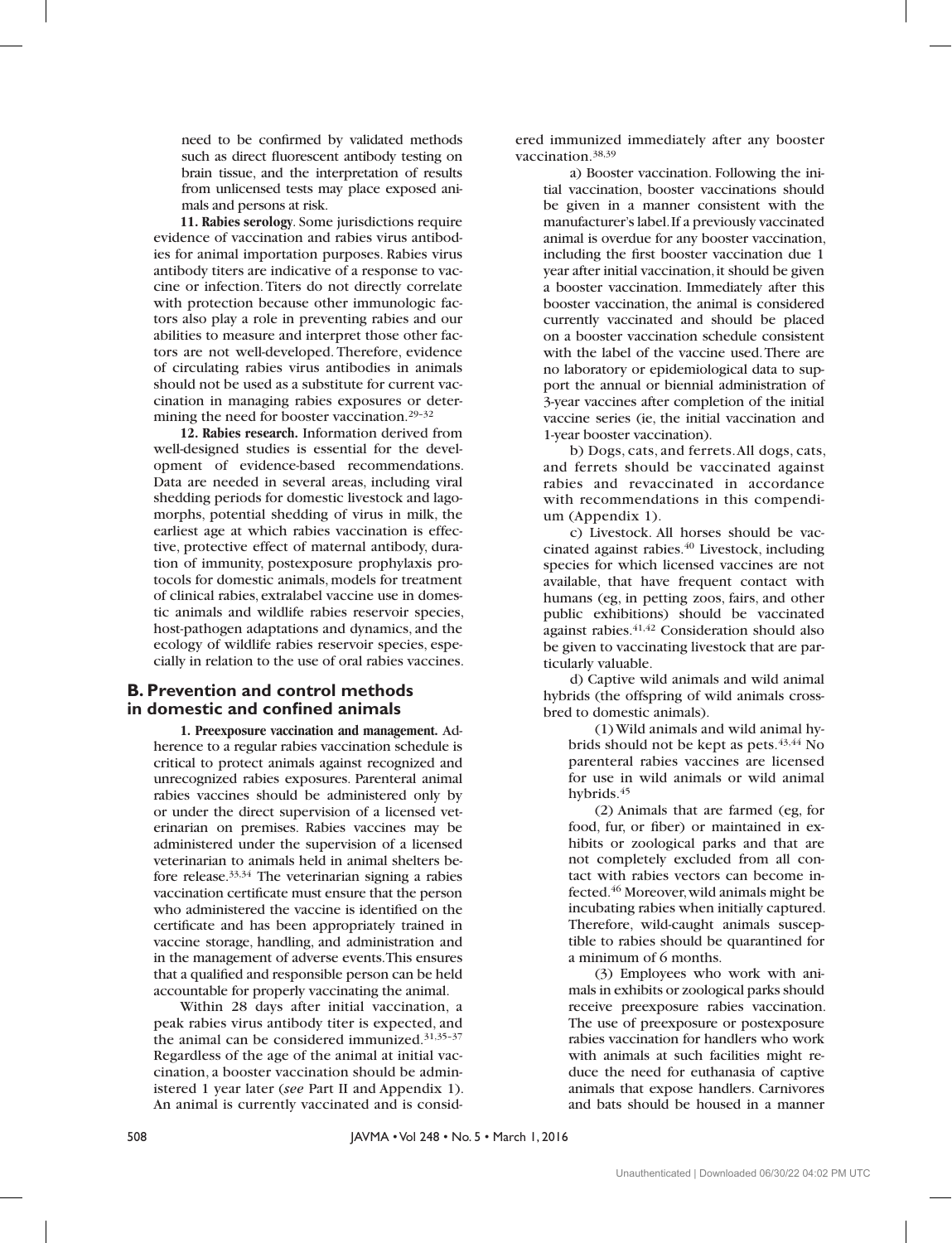that precludes direct contact with the public.41,42 Consideration may be given to vaccinating animals that are particularly valuable (*see* Part II. D. Vaccination of wildlife and wild animal hybrids).

**2. Stray animals**. Stray dogs, cats, and ferrets should be removed from the community, and mechanisms should be put in place to facilitate voluntary surrender of animals to prevent abandonment. Local health departments and animal control officials can enforce the removal of strays more effectively if owned animals are required to have identification and be confined or kept on leash. Strays should be impounded for at least 3 business days to determine whether human exposure has occurred and to give owners sufficient time to reclaim animals.

Stray and feral cats serve as a significant source of rabies exposure risk. $47$  If communities allow maintenance of feral cat colonies despite this risk, they should safeguard the health of the cats and the communities in which they reside by requiring that cats receive initial rabies vaccinations and appropriately scheduled booster vaccinations.

#### **3. Importation and interstate movement of animals.**

a) Areas with dog-to-dog rabies transmission. Canine rabies virus variants have been eliminated from the United States<sup>3,7</sup>; however, rabid dogs and a rabid cat have been introduced into the continental United States from areas with dog-to-dog rabies transmission.4–6,48,49 The movement of dogs for the purposes of adoption or sale from areas with dog-to-dog rabies transmission increases the risk of introducing canine-transmitted rabies to areas where it does not currently exist, and this practice should be prohibited.

b) International importation. Current federal regulations are insufficient to prevent the introduction of rabid animals into the United States and must be strengthened and appropriately enforced.4–6,48,49 The CDC and USDA APHIS have regulatory authority over the importation of dogs and cats into the United States.<sup>6</sup> Importers of dogs must comply with rabies vaccination requirements.<sup>50,51</sup> These regulations require that dogs from rabiesendemic countries be currently vaccinated against rabies prior to importation. The appropriate health official of the state of destination should be notified by the appropriate federal authorities within 72 hours of the arrival of any unvaccinated imported dog required to be placed in confinement (as defined by the CDC52) under these regulations. Failure of the owner to comply with these confinement requirements should be promptly reported to the CDC's Division of Global Migration and Quarantine (CDCAnimalImports@cdc.gov).

All imported dogs and cats are also subject to state and local laws governing rabies and

should be currently vaccinated against rabies with USDA-licensed products in accordance with this compendium. Failure of the owner to comply with state or local requirements should be referred to the appropriate state or local official.

c) Interstate movement (including commonwealths and territories). Before interstate movement occurs, dogs, cats, ferrets, and horses should be currently vaccinated against rabies in accordance with this compendium. Animals in transit should be accompanied by a current, valid rabies vaccination certificate such as Form 51 from the National Association of State Public Health Veterinarians.53 When an interstate health certificate or certificate of veterinary inspection is required, it should contain the same rabies vaccination information as Form 51.

**4. Adjunct procedures.** Methods or procedures that enhance rabies control include the following<sup>54</sup>:

a) Identification. Dogs, cats, and ferrets should be identified (eg, metal or plastic tags or microchips) to allow for verification of rabies vaccination status.

b) Licensure. Registration or licensure of all dogs, cats, and ferrets is an integral component of an effective rabies control program. A fee is frequently charged for such licensure, and revenues collected are used to maintain rabies or animal control activities. Evidence of current vaccination should be an essential prerequisite to licensure.

c) Canvassing. House-to-house canvassing by animal control officials facilitates enforcement of vaccination and licensure requirements.

d) Citations. Citations are legal summonses issued to owners for violations, including the failure to vaccinate or license their animals. The authority for officers to issue citations should be an integral part of animal control programs.

e) Animal control. All local jurisdictions should incorporate training and continuing education of personnel regarding stray-animal control, leash laws, animal bite prevention, and rabies prevention and control into their programs.

f) Public education. All local jurisdictions should incorporate education covering responsible pet ownership, bite prevention, and appropriate veterinary care into their programs.

**5. Postexposure management.** This section refers to any animal exposed (*see* Part I. A. 2. Rabies virus exposure) to a confirmed or suspected rabid animal. Wild mammalian carnivores, skunks, and bats that are not available or suitable for testing should be regarded as rabid. The rationale for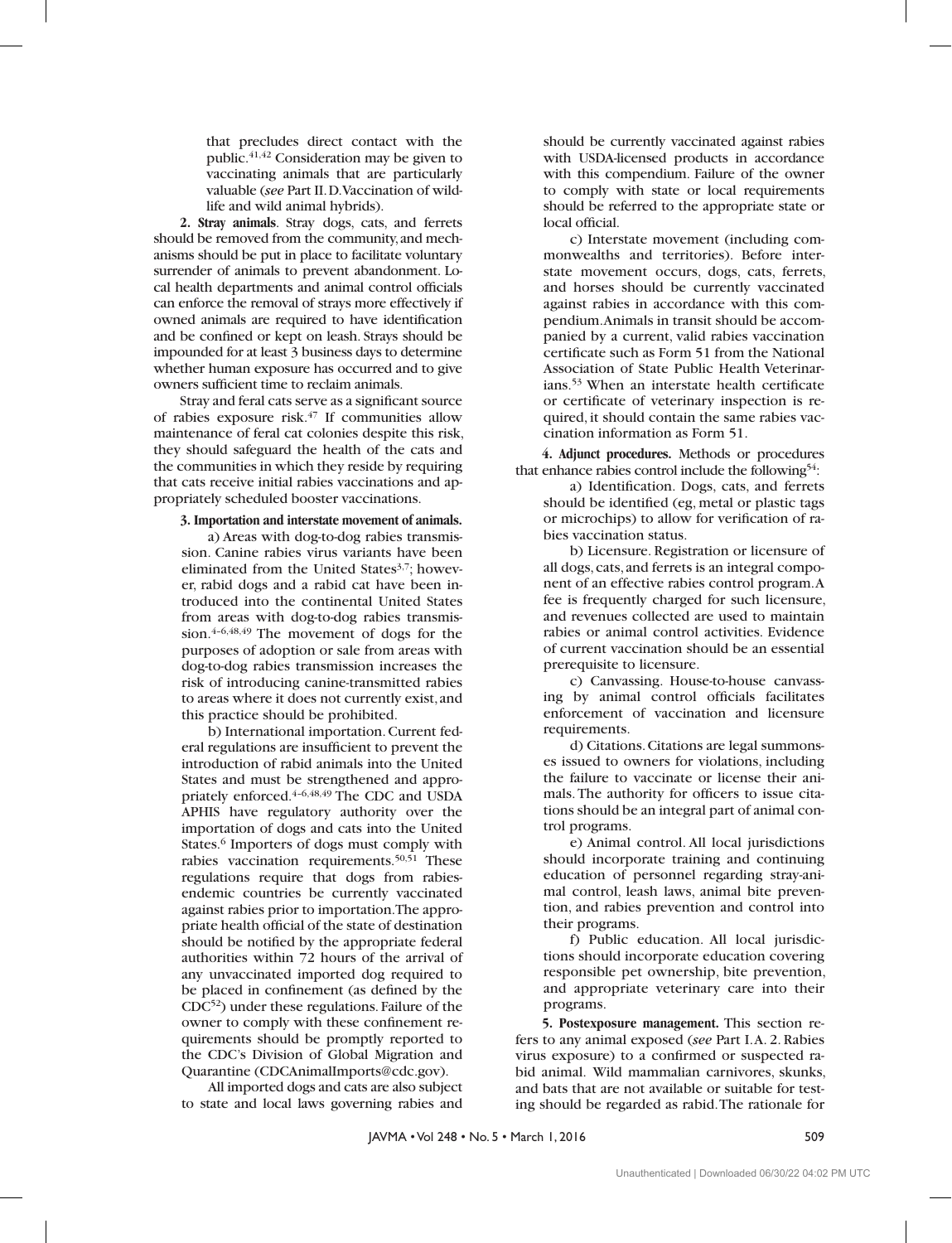observation, confinement, or strict quarantine periods of exposed animals despite previous vaccination is based in part on the potential for overwhelming viral challenge, incomplete vaccine efficacy, improper vaccine administration, variable host immunocompetence, and immune-mediated death (ie, early death phenomenon).13,55–57

a) Dogs, cats, and ferrets. Any illness in an exposed animal should be reported immediately to the local health department. If signs suggestive of rabies develop (eg, paralysis or seizures), the animal should be euthanized, and the head or entire brain (including brainstem) should be submitted for testing (*see* Part I. A. 10. Rabies diagnosis).

(1) Dogs, cats, and ferrets that are current on rabies vaccination should immediately receive veterinary medical care for assessment, wound cleansing, and booster vaccination. The animal should be kept under the owner's control and observed for 45 days.

(2) Dogs, cats, and ferrets that have never been vaccinated should be euthanized immediately. There are currently no USDA-licensed biologics for postexposure prophylaxis of previously unvaccinated domestic animals, and there is evidence that the use of vaccine alone will not reliably prevent the disease in these animals.58 If the owner is unwilling to have the animal euthanized, the animal should be placed in strict quarantine for 4 (dogs and cats) or 6 (ferrets) months. Strict quarantine in this context refers to confinement in an enclosure that precludes direct contact with people and other animals. A rabies vaccine should be administered at the time of entry into quarantine to bring the animal up to current rabies vaccination status. Administration of vaccine should be done as soon as possible. It is recommended that the period from exposure to vaccination not exceed 96 hours.<sup>59,60</sup> If vaccination is delayed, public health officials may consider increasing the quarantine period for dogs and cats from 4 to 6 months, taking into consideration factors such as the severity of exposure, the length of delay in vaccination, current health status, and local rabies epidemiology.

(3) Dogs and cats that are overdue for a booster vaccination and that have appropriate documentation of having received a USDA-licensed rabies vaccine at least once previously should immediately receive veterinary medical care for assessment, wound cleansing, and booster vaccination. The animal should be kept under the owner's control and observed for 45 days.39 If booster vaccination is delayed, public health officials may consider increasing the observation period for the animal, taking into consideration factors such as the severity of exposure, the length of delay in booster vaccination, current health status, and local rabies epidemiology.

(4) Dogs and cats that are overdue for a booster vaccination and without appropriate documentation of having received a USDA-licensed rabies vaccine at least once previously should immediately receive veterinary medical care for assessment, wound cleansing, and consultation with local public health authorities.

(a) The animal can be treated as unvaccinated, immediately given a booster vaccination, and placed in strict quarantine (*see* Part I. B. 5. a) (2)).

(b) Alternatively, prior to booster vaccination, the attending veterinarian may request guidance from the local public health authorities in the possible use of prospective serologic monitoring. Such monitoring would entail collecting paired blood samples to document prior vaccination by providing evidence of an anamnestic response to booster vaccination. If an adequate anamnestic response is documented, the animal can be considered to be overdue for booster vaccination (*see* Part I. B. 5. a) (3)) and observed for  $45 \text{ days}$ .<sup>39</sup> If there is inadequate evidence of an anamnestic response, the animal is considered to have never been vaccinated and should be placed in strict quarantine (*see* Part I. B. 5. a) (2)).

(5) Ferrets that are overdue for a booster vaccination should be evaluated on a case-by-case basis, taking into consideration factors such as the severity of exposure, time elapsed since last vaccination, number of previous vaccinations, current health status, and local rabies epidemiology, to determine need for euthanasia or immediate booster vaccination followed by observation or strict quarantine.

b) Livestock. All species of livestock are susceptible to rabies; cattle and horses are the most frequently reported infected species.3 Any illness in an exposed animal should be reported immediately to the local health department and animal health officials. If signs suggestive of rabies develop, the animal should be euthanized, and the head or entire brain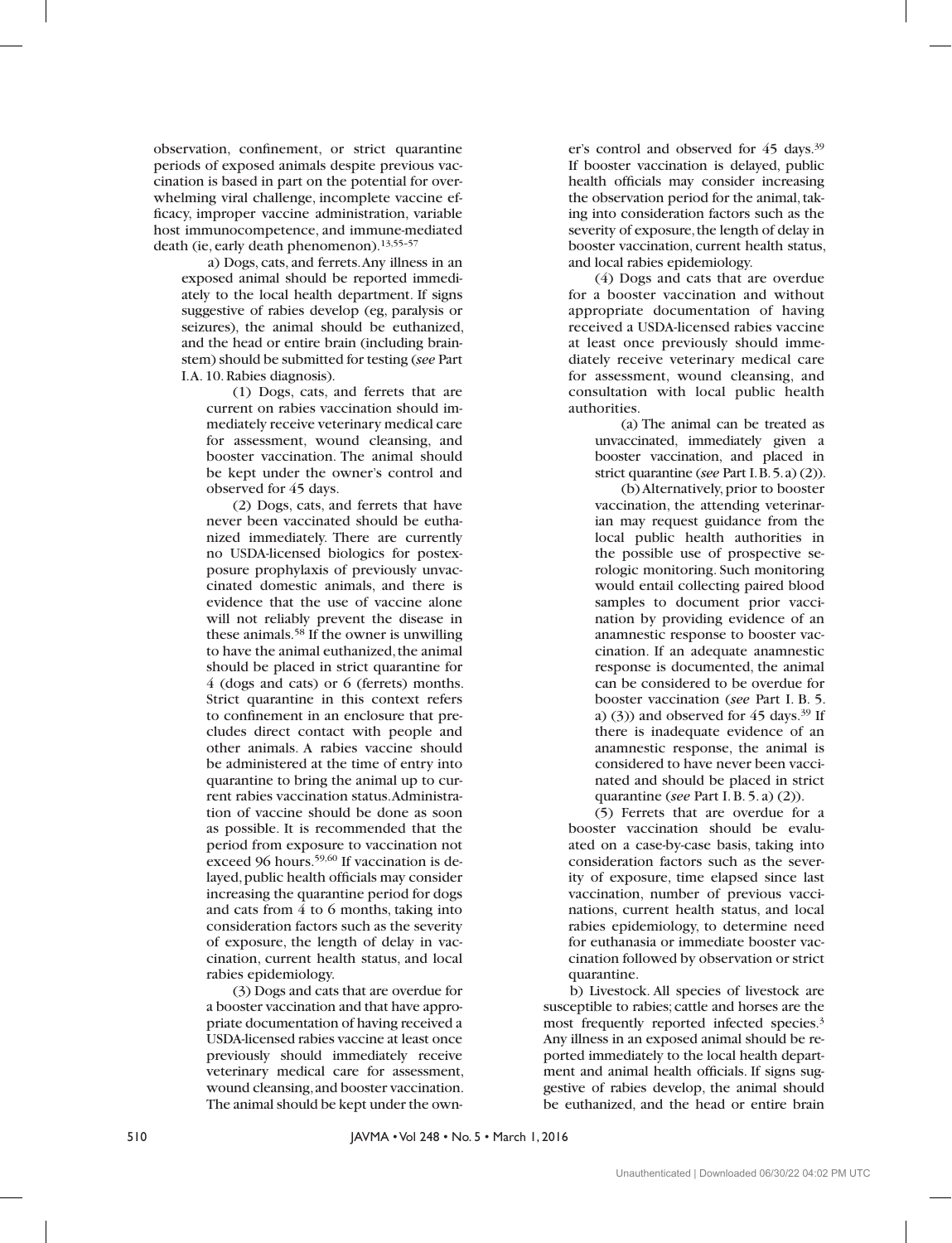(including brainstem) should be submitted for testing (*see Part I.A. 10. Rabies diagnosis*).

(1) Livestock that have never been vaccinated should be euthanized immediately. Animals that are not euthanized should be confined and observed on a case-by-case basis for 6 months.

(2) Livestock that are current on rabies vaccination with a USDA-licensed vaccine approved for that species should be given a booster vaccination immediately and observed for 45 days.

(3) Livestock overdue for a booster vaccination should be evaluated on a case-by-case basis, taking into consideration factors such as severity of exposure, time elapsed since last vaccination, number of previous vaccinations, current health status, and local rabies epidemiology, to determine need for euthanasia or immediate booster vaccination followed by observation or strict quarantine.

(4) Multiple rabid animals in a herd and herbivore-to-herbivore transmission of rabies are uncommon.<sup>61</sup> Therefore, restricting the rest of the herd if a single animal has been exposed to or infected with rabies is usually not necessary.

(5) Rabies virus is widely distributed in the tissues of rabid animals. $62-64$  Tissues and products from a rabid animal should not be used for human or animal consumption<sup>65,66</sup> or transplantation.67 However, pasteurization and cooking will inactivate rabies virus.68 Therefore, inadvertently drinking pasteurized milk or eating thoroughly cooked animal products does not constitute a rabies exposure.

(6) Handling and consumption of uncooked tissues from exposed animals might carry a risk for rabies transmission.69 Persons handling exposed animals, carcasses, and tissues should use appropriate barrier precautions.<sup>69,70</sup> State and local public health authorities, state meat inspectors, and the USDA Food Safety and Inspection Service should be notified if exposures occur in animals intended for commercial use. Animals should not be presented for slaughter in a USDA-regulated establishment if such animals originate from a quarantine area and have not been approved for release by the proper authority. If an exposed animal is to be custom slaughtered or home slaughtered for consumption, it should be slaughtered immediately after exposure, and all tissues should be cooked thoroughly.

c) Other animals. Other mammals exposed to a rabid animal should be euthanized

immediately. Animals maintained in USDAlicensed research facilities or accredited zoological parks should be evaluated on a case-bycase basis in consultation with public health authorities. Management options may include quarantine, observation, or administration of rabies biologics.

#### **6. Management of animals that bite humans.**

a) Dogs, cats, and ferrets. Rabies virus is excreted in the saliva of infected dogs, cats, and ferrets during illness and for only a few days before the onset of clinical signs or death.71–73 Regardless of rabies vaccination status, a healthy dog, cat, or ferret that exposes a person should be confined and observed daily for 10 days from the time of the exposure<sup>74</sup>; administration of rabies vaccine to the animal is not recommended during the observation period to avoid confusing signs of rabies with rare adverse vaccine reactions.15 Any illness in the animal should be reported immediately to the local health department. Such animals should be evaluated by a veterinarian at the first sign of illness during confinement. If signs suggestive of rabies develop, the animal should be euthanized, and the head or entire brain (including brainstem) should be submitted for testing (*see* Part I. A. 10. Rabies diagnosis). Any stray or unwanted dog, cat, or ferret that exposes a person may be euthanized immediately, and the head or entire brain (including brainstem) should be submitted for testing (*see* Part I. A. 10. Rabies diagnosis).

b) Other animals. Other animals that might have exposed a person to rabies should be reported immediately to the local health department. Management of animals other than dogs, cats, and ferrets depends on the species, the circumstances of the exposure, the epidemiology of rabies in the area, the exposing animal's history and current health status, and the animal's potential for exposure to rabies. The shedding period for rabies virus is undetermined for most species. Previous vaccination of these animals might not preclude the necessity for euthanasia and testing.

**7. Outbreak prevention and control**. The emergence of new rabies virus variants or the introduction of nonindigenous viruses poses a significant risk to humans, domestic animals, and wildlife.75–82 A rapid and comprehensive response involves coordination of multiple agencies (*see* Part I. A. 3. Interdisciplinary approach) to accomplish the following outcomes<sup>83</sup>:

- Characterize the virus at the national reference laboratory.
- Identify and control the source of the introduction.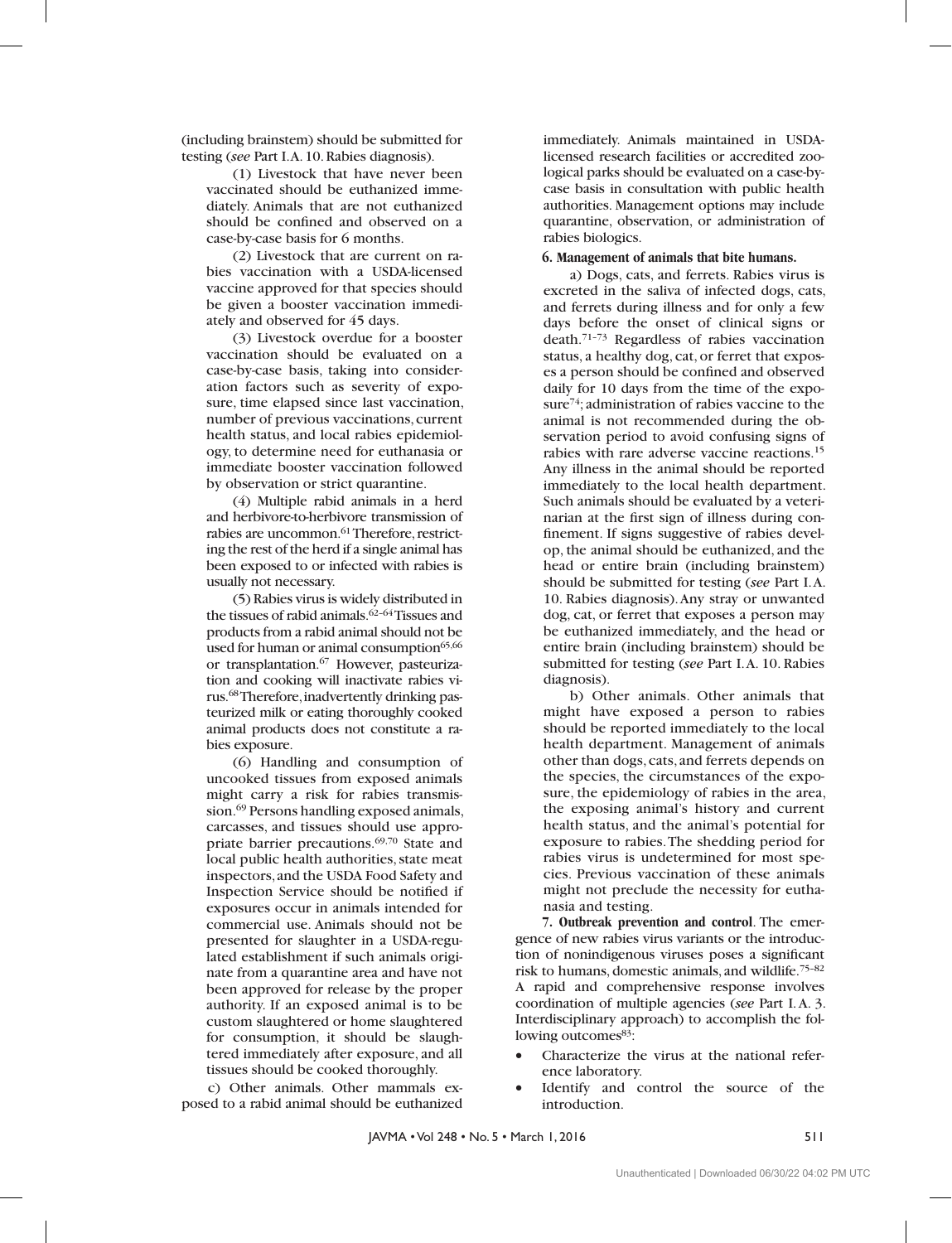- • Enhance laboratory-based surveillance in wild and domestic animals.
- Increase animal rabies vaccination rates.
- Restrict the movement of animals.
- Evaluate the need for wildlife intervention activities (eg, point infection control, trapvaccinate-release programs, and oral rabies vaccination programs).
- Provide public and professional outreach and education.

**8. Disaster response**. Animals might be displaced during and after man-made or natural disasters and require emergency sheltering.84–86 Animal rabies vaccination and exposure histories are often not available for displaced animals, and disaster response can create situations where animal caretakers might lack appropriate training or preexposure vaccination. In such situations, it is critical to implement and coordinate rabies prevention and control measures to reduce the risk of rabies transmission and the need for human postexposure prophylaxis. Such measures include the following actions:

- Coordinate relief efforts of individuals and organizations with the local emergency operations center before deployment.
- • Examine each animal at a triage site for possible bite injuries or signs of rabies.
- Isolate animals exhibiting signs of rabies pending evaluation by a veterinarian.
- Ensure that all animals have a unique identifier.
- Administer a rabies vaccine to all dogs, cats, and ferrets unless reliable proof of current vaccination exists.
- Adopt minimum standards for animal caretakers as feasible, including use of personal protective equipment, completion of the preexposure rabies vaccination series prior to deployment, and provision of appropriate training.87
- Maintain documentation of animal disposition and location (eg, returned to owner, died or euthanized, adopted, or relocated to another shelter with address of new location).
- Provide facilities to confine and observe animals involved in exposures (*see* Part I. B. 6. Management of animals that bite humans).
- Report human exposures to appropriate public health authorities (*see* Part I. A. 2. Rabies virus exposure).

## **C. Prevention and control methods related to wildlife**

The public should be warned not to handle or feed wild mammals. Wild mammals and wild animal hybrids that expose persons, pets, or livestock should be considered for euthanasia and rabies testing. A person exposed by any wild mammal should immediately wash the wound thoroughly and report the incident to a health-care provider who, in consultation with public health authorities, can evaluate the need for postexposure prophylaxis.11,12

Translocating infected wildlife has contributed to the spread of rabies,75–80,88 and animals that appear healthy can still be rabid. Therefore, translocation (ie, moving live animals from their point of capture and releasing them) of known rabies reservoir species should be prohibited.89 Whereas state-regulated wildlife rehabilitators and nuisance-wildlife control operators should play a role in a comprehensive rabies control program, minimum standards for these persons who handle wild mammals should include rabies preexposure vaccination, specific rabies prevention and control training, and ongoing continuing education.

**1. Carnivores.** The use of oral rabies vaccines for mass vaccination of free-ranging wildlife should be considered in selected situations, with the approval of appropriate state and local agencies.<sup>16,90</sup> There have been documented successes using oral rabies vaccines to control rabies in wildlife in North America.90–93 The currently licensed vaccinia-vectored oral rabies vaccine is labeled for use in raccoons and coyotes. Research to improve existing oral rabies vaccine and baits and to develop and test novel products to determine safety and efficacy must be encouraged. The distribution of oral rabies vaccines should be based on scientific assessments of the target species and followed by timely and appropriate analysis of surveillance data, with results provided to all stakeholders. In addition, parenteral vaccination (trap-vaccinate-release) of wildlife rabies reservoir species may be integrated into coordinated oral rabies vaccine programs to enhance their effectiveness. Continuous and persistent programs for trapping or poisoning wildlife are not effective in reducing populations of wildlife rabies reservoir species on a statewide basis. However, limited population control in high-contact areas (eg, picnic grounds, camps, and suburban areas) might be indicated for the removal of selected highrisk species of wildlife. State agriculture, public health, and wildlife agencies should be consulted for planning, coordination, and evaluation of vaccination or point infection control programs.16

**2. Bats.** From the 1950s to today, indigenous rabid bats have been reported from every state except Hawaii and have caused rabies in at least 54 humans in the United States. $94-103$  Bats should be excluded, using appropriate methods, from houses, public buildings, and adjacent structures to prevent direct association with humans.<sup>104,105</sup> Such structures should then be made bat-proof by sealing entrances used by bats. Controlling rabies in bats through programs designed to reduce bat populations is neither feasible nor desirable.

## **Part II. Recommendations for Parenteral Rabies Vaccination Procedures**

## **A. Vaccine administration**

All animal rabies vaccines should be restricted to use by or under the direct supervision of a veterinar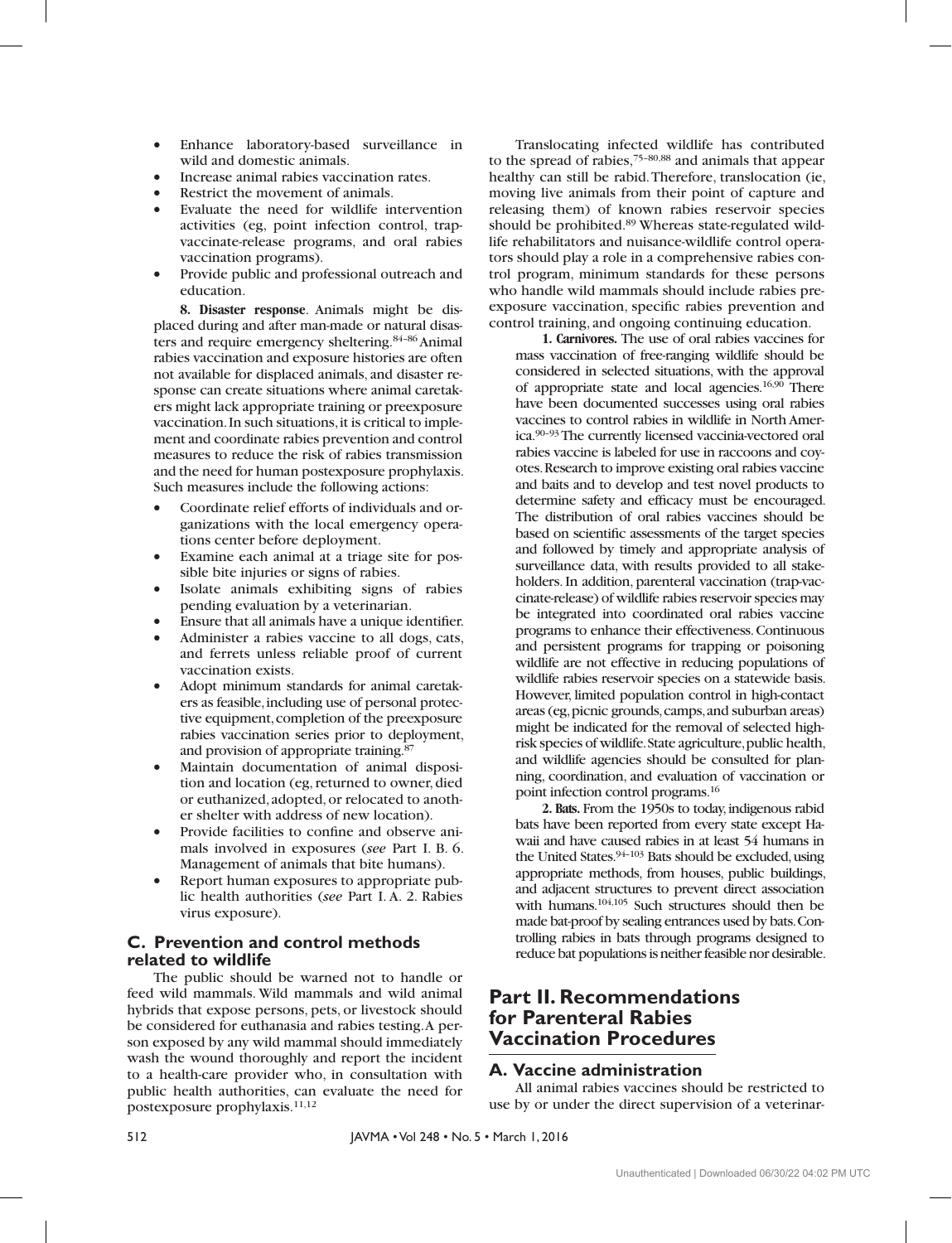ian,106 except as recommended otherwise (*see* Part I. B. 1. Preexposure vaccination and management).

### **B. Vaccine selection**

All vaccines licensed by the USDA and marketed in the United States at the time of publication of this compendium are listed (Appendix 1). Newly approved vaccines and changes in label specifications made subsequent to publication should be considered as part of this list. Any of the listed vaccines can be used for revaccination, even if the product is not the same as the one previously administered. Vaccines used in state and local rabies control programs should have at least a 3-year duration of immunity. This constitutes the most effective method of increasing the proportion of immunized dogs and cats in any population.<sup>107</sup>

### **C. Adverse events**

Currently, no epidemiological association exists between any particular licensed vaccine product and adverse events.15,34,108–110 Although rare, adverse events such as vomiting, injection site swelling, lethargy, hypersensitivity, and the occurrence of rabies despite previous vaccination of an animal have been reported. Adverse events should be reported to the vaccine manufacturer and to USDA APHIS's Center for Veterinary Biologics (www.aphis.usda.gov; search for "adverse event reporting"). Although ill animals may not have a full immunologic response to vaccination, there is no evidence to suggest that adverse events are more likely to occur with rabies vaccination of ill than healthy animals. A veterinarian choosing to temporarily delay vaccinating an animal with an acute illness or condition should ensure that the animal is vaccinated as soon as possible. Animals with a previous history of anaphylaxis can be medically managed and observed after vaccination.<sup>56</sup> Severe adverse events related to rabies vaccination are extremely rare in animals. Decisions concerning rabies vaccination of animals with well-documented severe adverse events to rabies vaccine must be made within the context of a valid veterinarian-client-patient relationship. Due consideration should be given to the attendant risks and benefits of not vaccinating, including regulatory noncompliance. Animals not currently vaccinated that experience a rabies exposure are at greater risk for infection and death and also put their owners and the community at risk.

### **D. Vaccination of wildlife and wild animal hybrids**

The safety and efficacy of parenteral rabies vaccines in wildlife and wild animal hybrids have not been established, and no rabies vaccines are currently licensed for use in these animals. Thus, any use of rabies vaccines in these animals is considered extralabel use. Zoos or research institutions may establish vaccination programs in an attempt to protect valuable animals, but these should not replace appropriate public health activities that protect humans (*see* Part I. B. 1. d) (3)).

### **E. Accidental human exposure to rabies vaccines**

Human exposure to parenteral animal rabies vaccines listed in Appendix 1 does not constitute a risk for rabies virus infection. Human exposure to vacciniavectored oral rabies vaccines should be reported to state health officials.111,112

### **F. Rabies certificates**

All agencies and veterinarians should use Form 51, the rabies vaccination certificate recommended by the National Association of State Public Health Veterinarians,53 or should use an equivalent. The form must be completed in full and signed by the administering or supervising veterinarian. Computer-generated forms containing the same information are also acceptable.

## **References**

- 1. Rabies. In: Heymann D, ed. *Control of communicable diseases manual.* 20th ed. Washington, DC: American Public Health Association, 2015;497–508.
- 2. International Committee on Taxonomy of Viruses. Virus taxonomy: 2014 release. Order *Mononegavirales*: family *Rhabdoviridae*: genus *Lyssavirus.* 2014. Available at: www.ictvonline. org/virusTaxonomy.asp. Accessed Jun 15, 2015.
- 3. Dyer JL, Yager P, Orciari L, et al. Rabies surveillance in the United States during 2013. *J Am Vet Med Assoc* 2014;245:1111– 1123.
- 4. Castrodale L, Walker V, Baldwin J, et al. Rabies in a puppy imported from India to the USA, March 2007. *Zoonoses Public Health* 2008;55:427–430.
- 5. CDC. Rabies in a dog imported from Iraq—New Jersey, June 2008. *MMWR Morb Mortal Wkly Rep* 2008;57:1076–1078.
- 6. McQuiston JH, Wilson T, Harris S, et al. Importation of dogs into the United States: risks from rabies and other zoonotic diseases. *Zoonoses Public Health* 2008;55:421–426.
- 7. Velasco-Villa A, Reeder SA, Orciari LA, et al. Enzootic rabies elimination from dogs and reemergence in wild terrestrial carnivores, United States. *Emerg Infect Dis* 2008;14:1849– 1854.
- 8. Beran GW. Rabies and infections by rabies-related viruses. In: Beran GW, ed. *Handbook of zoonoses section B: viral.* 2nd ed. Boca Raton, Fla: CRC Press, 1994;307–357.
- 9. Brown CM, Conti L, Ettestad P, et al. Compendium of animal rabies prevention and control, 2011. *J Am Vet Med Assoc*  2011;239;609–617.
- 10. Council of State and Territorial Epidemiologists Infectious Disease Subcommittee. *Public health reporting and national notification for animal rabies*. 09-ID-12. Atlanta: Council of State and Territorial Epidemiologists, 2009. Available at: c.ymcdn. com/sites/www.cste.org/resource/resmgr/PS/09-ID-12.pdf. Accessed Jun 15, 2015.
- 11. Manning SE, Rupprecht CE, Fishbein D, et al. Human rabies prevention—United States, 2008. Recommendations of the Advisory Committee on Immunization Practices. *MMWR Recomm Rep* 2008;57(RR-3):1–28.
- 12. Rupprecht CE, Briggs D, Brown CM, et al. Use of a reduced (4-dose) vaccine schedule for postexposure prophylaxis to prevent human rabies. Recommendations of the Advisory Committee on Immunization Practices. *MMWR Recomm Rep*  2010;59(RR-2):1–9.
- 13. McQuiston JH, Yager PA, Smith JS, et al. Epidemiologic characteristics of rabies virus variants in dogs and cats in the United States, 1999. *J Am Vet Med Assoc* 2001;218:1939– 1942.
- 14. Murray KO, Holmes KC, Hanlon CA. Rabies in vaccinated dogs and cats in the United States, 1997–2001. *J Am Vet Med Assoc*  2009;235:691–695.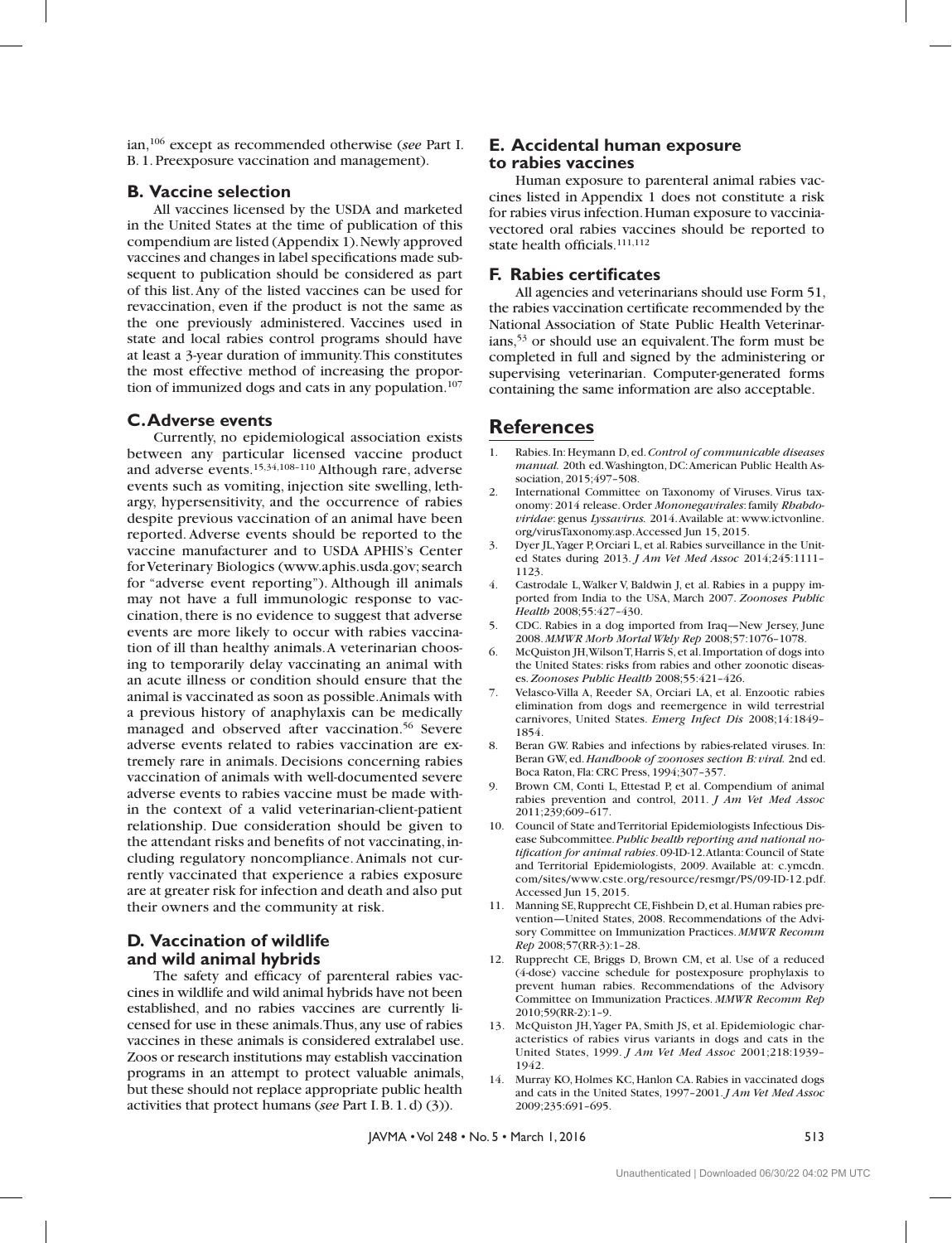- 15. Frana TS, Clough NE, Gatewood DM, et al. Postmarketing surveillance of rabies vaccines for dogs to evaluate safety and efficacy. *J Am Vet Med Assoc* 2008;232:1000–1002.
- 16. Hanlon CA, Childs JE, Nettles VF, et al. Recommendations of a national working group on prevention and control of rabies in the United States. Article III: rabies in wildlife. *J Am Vet Med Assoc* 1999;215:1612–1618.
- 17. Slate D, Algeo TD, Nelson KM, et al. Oral rabies vaccination in North America: opportunities, complexities, and challenges. *PLoS Negl Trop Dis* 2009;3:e549.
- 18. Council of State and Territorial Epidemiologists Surveillance/ Informatics Subcommittee. *Recommendations for the implementation of electronic laboratory reporting in the United States*. 09-SI-03. Atlanta: Council of State and Territorial Epidemiologists, 2009. Available at: c.ymcdn.com/sites/www.cste. org/resource/resmgr/PS/09-SI-03.pdf. Accessed Jun 15, 2015.
- 19. Council of State and Territorial Epidemiologists Surveillance/ Informatics Subcommittee. *Process statement for immediately nationally notifiable conditions*. 09-SI-04. Available at: c.ymcdn.com/sites/www.cste.org/resource/resmgr/PS/09- SI-04.pdf. Accessed Jun 15, 2015.
- 20. Hanlon CA, Smith JS, Anderson GR, et al. Recommendations of a national working group on prevention and control of rabies in the United States. Article II: laboratory diagnosis of rabies. *J Am Vet Med Assoc* 1999;215:1444–1446.
- 21. Rudd RJ, Smith JS, Yager PA, et al. A need for standardized rabiesvirus diagnostic procedures: effect of cover-glass mountant on the reliability of antigen detection by the fluorescent antibody test. *Virus Res* 2005;111:83–88.
- 22. AVMA. AVMA guidelines for the euthanasia of animals: 2013 edition. Available at www.avma.org/KB/Policies/Documents/ euthanasia.pdf. Accessed Jun 15, 2015.
- 23. American Association of Zoo Veterinarians. *Guidelines for the euthanasia of nondomestic animals.* Yulee, Fla: American Association of Zoo Veterinarians, 2006.
- 24. CDC. Public health response to a potentially rabid bear cub— Iowa, 1999. *MMWR Morb Mortal Wkly Rep* 1999;48:971–973.
- 25. Niezgoda M, Rupprecht CE. *Standard operating procedure for the direct rapid immunohistochemistry test (DRIT) for the detection of rabies virus antigen.* Atlanta: CDC, 2006. Available at: rabiessurveillanceblueprint.org/IMG/pdf/cdc\_drit\_sop.pdf. Accessed Jun 15, 2015.
- 26. Lembo T, Niezgoda M, Velasco-Villa A, et al. Evaluation of a direct, rapid immunohistochemical test for rabies diagnosis. *Emerg Infect Dis* 2006;12:310–313.
- 27. Dürr S, Naïssengar S, Mindekem R, et al. Rabies diagnosis for developing countries. *PLoS Negl Trop Dis* 2008;2:e206.
- 28. Saturday GA, King R, Fuhrmann L. Validation and operational application of a rapid method for rabies antigen detection. *US Army Med Dep J* 2009;Jan-Mar:42–45.
- 29. Tizard I, Ni Y. Use of serologic testing to assess immune status of companion animals. *J Am Vet Med Assoc* 1998;213:54–60.
- 30. Greene CE. Rabies and other lyssavirus infections. In: Greene CE, ed*. Infectious diseases of the dog and cat*. 3rd ed. London: Saunders Elsevier, 2006;167–183.
- 31. Rupprecht CE, Gilbert J, Pitts R, et al. Evaluation of an inactivated rabies virus vaccine in domestic ferrets. *J Am Vet Med Assoc* 1990;196:1614–1616.
- 32. Moore SM, Hanlon CA. Rabies-specific antibodies: measuring surrogates of protection against a fatal disease. *PLoS Negl Trop Dis* 2010;4:e595.
- 33. Welborn LV, DeVries JG, Ford R, et al. 2011 AAHA canine vaccination guidelines. *J Am Anim Hosp Assoc* 2011;47:1–42.
- 34. Scherk MA, Ford RB, Gaskell RM, et al. 2013 AAFP feline vaccination advisory panel report. *J Feline Med Surg* 2013;15:785– 808.
- 35. Aubert MF. Practical significance of rabies antibodies in cats and dogs. *Rev Sci Tech* 1992;11:735–760.
- 36. Muirhead TL, McClure JT, Wichtel JJ, et al. The effect of age on serum antibody titers after rabies and influenza vaccination in healthy horses. *J Vet Intern Med* 2008;22:654–661.
- 37. Shimazaki Y, Inoue S, Takahashi C, et al. Immune response to Japanese rabies vaccine in domestic dogs. *J Vet Med B Infect Dis Vet Public Health* 2003;50:95–98.
- 38. Cliquet F, Verdier Y, Sagné L, et al. Neutralising antibody titration in 25,000 sera of dogs and cats vaccinated against rabies in France, in the framework of the new regulations that offer an alternative to quarantine. *Rev Sci Tech* 2003;22:857–866.
- 39. Moore MC, Davis RD, Kang Q, et al. Comparison of anamnestic responses to rabies vaccination in dogs and cats with current and out-of-date vaccination status. *J Am Vet Med Assoc* 2015;246:205–211.
- 40. American Association of Equine Practitioners. Core vaccination guidelines: rabies. Available at: www.aaep.org/-i-165.html. Accessed Jun 15, 2015.
- 41. National Association of State Public Health Veterinarians Animal Contact Compendium Committee 2013. Compendium of Measures to Prevent Disease Associated with Animals in Public Settings, 2013. *J Am Vet Med Assoc* 2013;243:1270–1288.
- 42. Bender JB, Shulman SA, Animals in Public Contact Subcommittee of the National Association of State Public Health Veterinarians. Reports of zoonotic disease outbreaks associated with animal exhibits and availability of recommendations for preventing zoonotic disease transmission from animals to people in such settings. *J Am Vet Med Assoc* 2004;224:1105–1109.
- 43. AVMA. Position on canine hybrids. Available at: www.avma. org/KB/Policies/Pages/canine-hybrids.aspx. Accessed Jun 15, 2015.
- 44. Siino BS. Crossing the line: the case against hybrids. *ASPCA Animal Watch* 2000;Winter:22–29.
- 45. Jay MT, Reilly KF, DeBess EE, et al. Rabies in a vaccinated wolfdog hybrid. *J Am Vet Med Assoc* 1994;205:1729–1732.
- 46. Petersen BW, Tack DM, Longenberger A, et al. Rabies in captive deer, Pennsylvania, USA, 2007–2010. *Emerg Infect Dis* 2012;18:138–141.
- 47. Roebling AD, Johnson D, Blanton JD, et al. Rabies prevention and management of cats in the context of trap-neuter-vaccinerelease programmes. *Zoonoses Public Health* 2014;61:290–296.
- 48. CDC. An imported case of rabies in an immunized dog. *MMWR Morb Mortal Wkly Rep* 1987;36:94–96.
- 49. CDC. Imported dog and cat rabies—New Hampshire, California. *MMWR Morb Mortal Wkly Rep* 1988;37:559–560.
- 50. Rabies vaccination requirements for dogs. 42 CFR §71.51(c).
- 51. CDC. Bringing a dog into the United States. Available at: www. cdc.gov/animalimportation/dogs.html. Accessed Nov 25, 2015.
- 52. CDC. Frequently asked questions. Available at: www.cdc.gov/ animalimportation/lawsregulations/frequently-asked-questions. html#Confinement. Accessed Nov 25, 2015.
- 53. National Association of State Public Health Veterinarians. Rabies vaccination certificate. Available at: www.nasphv.org/ Documents/RabiesVacCert.pdf. Accessed Nov 25, 2015.
- 54. Global Alliance for Rabies Control. Rabies blueprint. Available at: www.rabiesblueprint.com. Accessed Nov 25, 2015.
- 55. Rabies vaccine, killed virus. 9 CFR 113.209.
- 56. Greene CE. Immunoprophylaxis. In: Greene CE, ed. *Infectious diseases of the dog and cat.* 3rd ed. London: Saunders Elsevier, 2006;1069–1119.
- 57. Willoughby RE. "Early death" and the contraindication of vaccine during rabies treatment. *Vaccine* 2009;27:7173–7177.
- 58. Hanlon CA, Niezgoda M, Rupprecht CE. Postexposure prophylaxis for prevention of rabies in dogs. *Am J Vet Res*  2002;63:1096–1100.
- 59. Wilson PJ, Clark KA. Postexposure rabies prophylaxis protocol for domestic animals and epidemiologic characteristics of rabies vaccination failures in Texas: 1995–1999. *J Am Vet Med Assoc* 2001;218:522–525.
- 60. Wilson PJ, Oertli EH, Hunt PR, et al. Evaluation of a postexposure rabies prophylaxis protocol for domestic animals in Texas: 2000–2009. *J Am Vet Med Assoc* 2010;237:1395–1401.
- 61. Mansfield K, McElhinney L, Hübschle O, et al. A molecular epidemiological study of rabies epizootics in kudu (*Tragelaphus strepsiceros*) in Namibia. *BMC Vet Res* 2006;2:2–11.
- 62. Debbie JG, Trimarchi CV. Pantropism of rabies virus in free-ranging rabid red fox (*Vulpes fulva*). *J Wildl Dis* 1970;6:500–506.
- 63. Fekadu M, Shaddock JH. Peripheral distribution of virus in dogs inoculated with two strains of rabies virus. *Am J Vet Res*  1984;45:724–729.
- 64. Charlton KM. The pathogenesis of rabies and other lyssavi-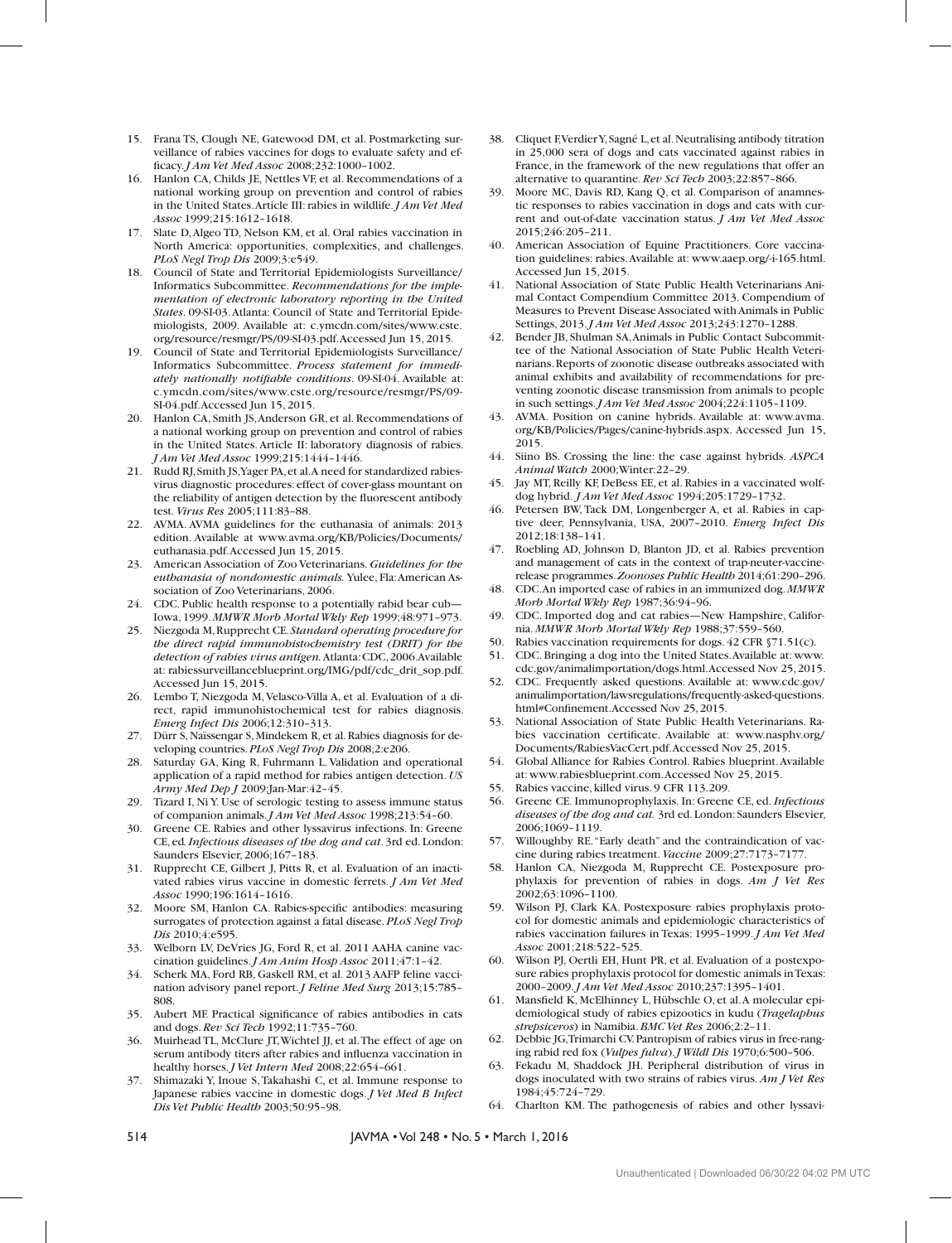ral infections: recent studies. *Curr Top Microbiol Immunol*  1994;187:95–119.

- 65. Afshar A. A review of non-bite transmission of rabies virus infection. *Br Vet J* 1979;135:142–148.
- 66. CDC. Mass treatment of humans who drank unpasteurized milk from rabid cows—Massachusetts, 1996–1998. *MMWR Morb Mortal Wkly Rep* 1999;48:228–229.
- 67. CDC. Public health service guideline on infectious disease issues in xenotransplantation. *MMWR Recomm Rep* 2001;50(RR- $15$ ):  $1-46$
- 68. Turner GS, Kaplan C. Some properties of fixed rabies virus. *J Gen Virol* 1967;1:537–551.
- 69. Wertheim HFL, Nguyen TQ, Nguyen KAT, et al. Furious rabies after an atypical exposure. *PLoS Med* 2009;6:e1000044.
- 70. US Department of Health and Human Services. Viral agents. In: *Biosafety in microbiological and biomedical laboratories.* 5th ed. Washington, DC: US Government Printing Office, 2007;234–235.
- 71. Vaughn JB, Gerhardt P, Paterson JC. Excretion of street rabies virus in saliva of cats. *JAMA* 1963;184:705–708.
- 72. Vaughn JB, Gerhardt P, Newell KW. Excretion of street rabies virus in the saliva of dogs. *JAMA* 1965;193:363–368.
- 73. Niezgoda M, Briggs DJ, Shaddock J, et al. Viral excretion in domestic ferrets (*Mustela putorius furo*) inoculated with a raccoon rabies isolate. *Am J Vet Res* 1998;59:1629–1632.
- 74. Tepsumethanon V, Lumlertdacha B, Mitmoonpitak C, et al. Survival of naturally infected rabid dogs and cats. *Clin Infect Dis*  2004;39:278–280.
- 75. Jenkins SR, Perry BD, Winkler WG. Ecology and epidemiology of raccoon rabies. *Rev Infect Dis* 1988;10(suppl 4):S620–S625.
- 76. CDC. Translocation of coyote rabies—Florida, 1994. *MMWR Morb Mortal Wkly Rep* 1995;44:580–581, 587.
- 77. Rupprecht CE, Smith JS, Fekadu M, et al. The ascension of wildlife rabies: a cause for public health concern or intervention? *Emerg Infect Dis* 1995;1:107–114.
- 78. Constantine DG. Geographic translocation of bats: known and potential problems. *Emerg Infect Dis* 2003;9:17–21.
- 79. Krebs JW, Strine TW, Smith JS, et al. Rabies surveillance in the United States during 1993 (Erratum published in *J Am Vet Med Assoc* 1995;206:650). *J Am Vet Med Assoc* 1994;205:1695–1709.
- 80. Nettles VF, Shaddock JH, Sikes RK, et al. Rabies in translocated raccoons. *Am J Public Health* 1979;69:601–602.
- 81. Engeman RM, Christensen KL, Pipas MJ, et al. Population monitoring in support of a rabies vaccination program for skunks in Arizona. *J Wildl Dis* 2003;39:746–750.
- 82. Leslie MJ, Messenger S, Rohde RE, et al. Bat-associated rabies virus in skunks. *Emerg Infect Dis* 2006;12:1274–1277.
- 83. Rupprecht CE, Hanlon CA, Slate D. Control and prevention of rabies in animals: paradigm shifts. *Dev Biol (Basel)*  2006;125:103–111.
- 84. Pets Evacuation and Transportations Standards Act of 2006. Public Law 109-308.
- 85. CDC. Disaster information for pet shelters. Available at: www. bt.cdc.gov/disasters/petshelters.asp. Accessed Nov 25, 2015.
- 86. AVMA. Disaster preparedness for veterinarians. Available at: www.avma.org/disaster/default.asp. Accessed Nov 25, 2015.
- 87. National Animal Control Association. Guidelines. Available at: c.ymcdn.com/sites/www.nacanet.org/resource/resmgr/Docs/ NACA\_Guidelines.pdf. Accessed Jun 15, 2015.
- 88. Chipman R, Slate D, Rupprecht C, et al. Downside risk of translocation. *Dev Biol (Basel)* 2008;131:223–232.
- 89. The Wildlife Society. Standing position statement: wildlife disease. Available at: wildlife.org/wp-content/uploads/2015/04/ SP\_WildlifeDisease1.pdf. Accessed Jun 15, 2015.
- 90. Slate D, Rupprecht CE, Rooney JA, et al. Status of oral rabies vaccination in wild carnivores in the United States. *Virus Res*  2005;111:68–76.
- 91. Sidwa TJ, Wilson PJ, Moore GM, et al. Evaluation of oral rabies vaccination programs for control of rabies epizootics in coyotes and gray foxes: 1995–2003. *J Am Vet Med Assoc* 2005;227:785–792.
- 92. MacInnes CD, Smith SM, Tinline RR, et al. Elimination of rabies from red foxes in eastern Ontario. *J Wildl Dis* 2001;37:119–132.
- 93. Rosatte RC, Power MJ, Donovan D, et al. Elimination of arctic variant of rabies in red foxes, metropolitan Toronto. *Emerg Infect Dis* 2007;13:25–27.
- 94. Messenger SL, Smith JS, Rupprecht CE. Emerging epidemiology of bat-associated cryptic cases of rabies in humans in the United States. *Clin Infect Dis* 2002;35:738–747.
- 95. De Serres G, Dallaire F, Cote M, et al. Bat rabies in the United States and Canada from 1950–2007: human cases with and without bat contact. *Clin Infect Dis* 2008;46:1329–1337.
- 96. CDC. Human rabies—Missouri, 2008. *MMWR Morb Mortal Wkly Rep* 2009;58:1207–1209.
- 97. CDC. Human rabies—Kentucky/Indiana, 2009. *MMWR Morb Mortal Wkly Rep* 2010;59:393–396.
- 98. CDC. Human rabies—Virginia, 2009. *MMWR Morb Mortal Wkly Rep* 2010;59:1236–1238.
- 99. CDC. Presumptive abortive human rabies—Texas, 2009. *MMWR Morb Mortal Wkly Rep* 2010;59:185–190.
- 100. CDC. Human rabies—Michigan, 2009. *MMWR Morb Mortal Wkly Rep* 2011;60:437–440.
- 101. CDC. Human rabies—Wisconsin, 2010. *MMWR Morb Mortal Wkly Rep* 2011;60:1164–1166.
- 102. CDC. US-acquired human rabies with symptom onset and diagnosis abroad, 2012. *MMWR Morb Mortal Wkly Rep* 2012;61:777–781.
- 103. CDC. Human rabies—South Carolina, 2011. *MMWR Morb Mortal Wkly Rep* 2013;62:642–644.
- 104. Greenhall AM. *House bat management*. Resource publication 143. Falls Church, Va: US Fish and Wildlife Service, 1982.
- 105. Greenhall AM, Frantz SC. Bats. In: Hygnstrom SE, Timm RM, Larson GE, eds. *Prevention and control of wildlife damage—1994*. Available at: icwdm.org/handbook/mammals/bats. asp. Accessed Jun 15, 2015.
- 106. AVMA. Model rabies control ordinance. Available at: www.avma. org/KB/Policies/Documents/avma-model-rabies-ordinance.pdf. Accessed Jun 15, 2015.
- 107. Bunn TO. Canine and feline vaccines, past and present. In: Baer GM, ed. *The natural history of rabies.* 2nd ed. Boca Raton, Fla: CRC Press Inc, 1991;415–425.
- 108. Macy DW, Hendrick MJ. The potential role of inflammation in the development of postvaccinal sarcomas in cats. *Vet Clin North Am Small Anim Pract* 1996;26:103–109.
- 109. Gobar GM, Kass PH. World Wide Web-based survey of vaccination practices, postvaccinal reactions, and vaccine site-associated sarcomas in cats. *J Am Vet Med Assoc* 2002;220:1477– 1482.
- 110. Kass PH, Spangler WL, Hendrick MJ, et al. Multicenter casecontrol study of risk factors associated with development of vaccine-associated sarcomas in cats. *J Am Vet Med Assoc*  2003;223:1283–1292.
- 111. Rupprecht CE, Blass L, Smith K, et al. Human infection due to recombinant vaccinia–rabies glycoprotein virus. *N Engl J Med* 2001;345:582–586.
- 112. CDC. Human vaccinia infection after contact with a raccoon rabies vaccine bait— Pennsylvania, 2009. *MMWR Morb Mortal Wkly Rep* 2009;58:1204–1207.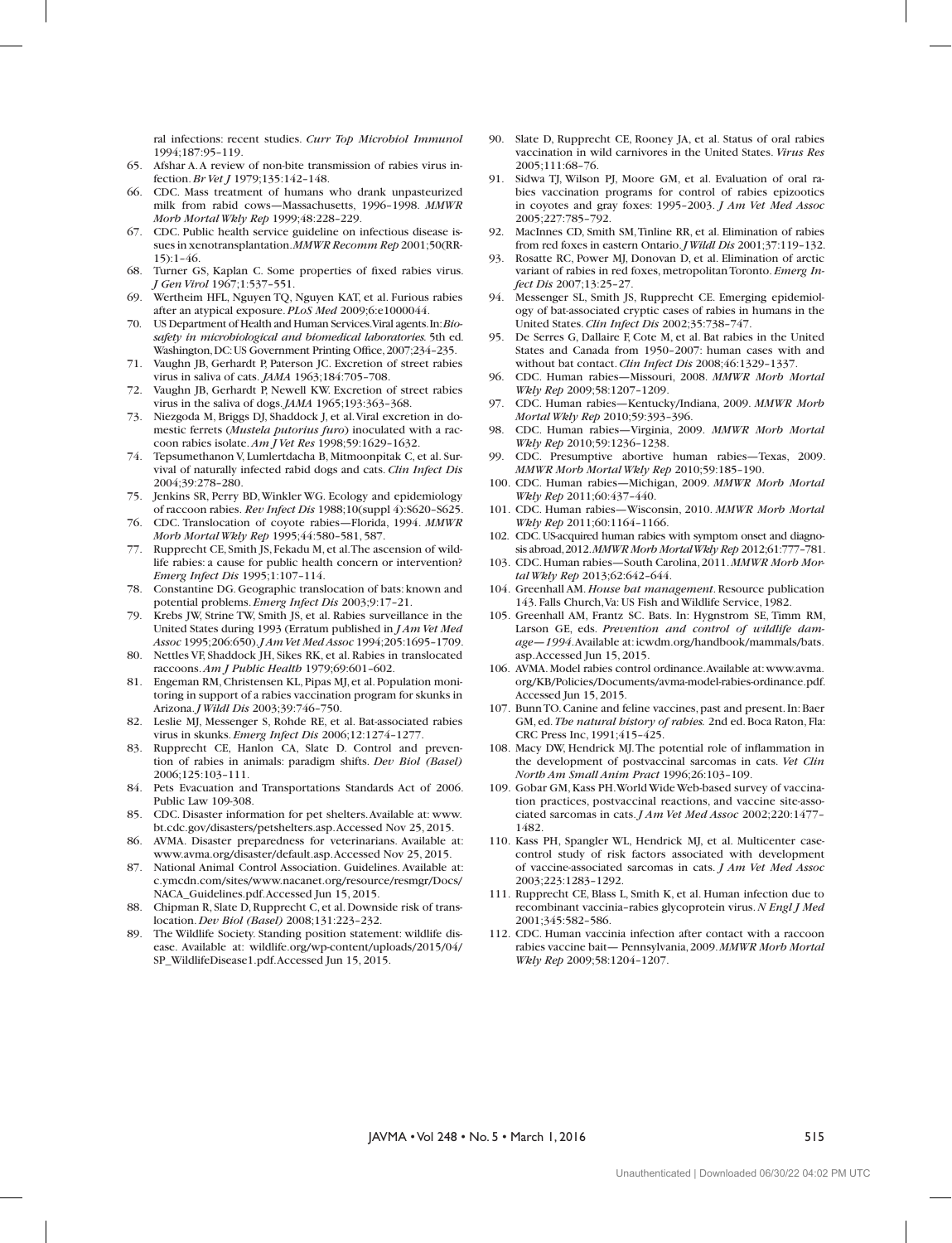**Appendix 1** 

| l                     |
|-----------------------|
|                       |
| ֺ֝<br>֕<br>l          |
| ۱<br>l<br>۱           |
| i<br>l<br>֠           |
| ֕<br>ׇׅ֠              |
|                       |
| í<br>֠                |
| ı<br>ı                |
| ı<br>֠<br>i<br>֠<br>i |
| i<br>֕<br>l           |
| i<br>l                |

| IM or SC<br>IM or SC<br>IM or SC<br>IM or SC<br>M or SC<br>IM or SC<br>IM or SC<br><b>Dral</b><br>Š<br>SC<br>$\overset{\circ}{\mathcal{S}}\subseteq$<br>SS<br>SS<br>SC<br>SC<br>SC<br>S<br>S<br>S<br>SC<br>SS C<br>SC<br>Σ<br>$\Sigma$<br>Σ<br>Σ<br>3 to 4 wk later and annually<br>3 to 4 wk later and annually<br>Every 3 to 4 wk until 3 mo<br>Every 3 to 4 wk until 3 mo<br>I year later and triennially<br>I year later and triennially<br>I year later and triennially<br>I year later and triennially<br>I year later and triennially<br>I year later and triennially<br>I year later and triennially<br>I year later and triennially<br>I year later and triennially<br>I year later and triennially<br>I year later and triennially<br><b>Booster vaccination</b><br>As determined by local<br>and annually<br>and annually<br>Annually<br>Annually<br>Annually<br>Annually<br>Annually<br>Annually<br>Annually<br>Annually<br>Annually<br>Annually<br>Annually<br>Annually<br>Annually<br>Annually<br>Annually<br>Annually<br>Annually<br>Age at primary<br>vaccination*<br>$3 \, \text{mo}$<br>$3 \text{ mo}$<br>$4 \text{ mo}$<br>$3 \text{ mo}$<br>$3 \, \text{mo}$<br>$3 \text{ mo}$<br>$3 \, \text{mo}$<br>$3 \text{ mo}$<br>$3 \, \text{mo}$<br>$3 \text{ mo}$<br>$3 \text{ mo}$<br>$3 \text{ mo}$<br>$3 \text{ mo}$<br>$3 \text{ mo}$<br>$3 \text{ mo}$<br>$3 \text{ mo}$<br>$3 \text{ mo}$<br>$3 \text{ mo}$<br>$3 \text{ mo}$<br>$3 \text{ mo}$<br>$\frac{3}{3}$ mo<br>$3 \text{ mo}$<br>$\begin{array}{c}\n3 \text{ m} \\ 8 \text{ w} \\ \end{array}$<br>$3 \text{ mo}$<br>$3 \text{ mo}$<br>$3 \text{ mo}$<br>$3 \text{ mo}$<br>8 wk<br>$\begin{array}{c}\n 3 \text{ me} \\  3 \text{ me}\n \end{array}$<br>≸<br>Dose<br>$\overline{\epsilon}$<br>$\overline{\epsilon}$<br>$\vec{E}$<br>$\overline{\epsilon}$<br>$\overline{\epsilon}$<br>$\vec{E}$<br>$2$ mL<br>$\overline{\epsilon}$<br>$2 \text{ mL}$<br>뉱<br>닡<br>$\vec{E}$<br>2 <sub>ml</sub><br>$\vec{E}$<br>$\overline{a}$<br>2 ml<br>2 ml<br>$\vec{\epsilon}$<br>귙<br>ا<br>آ<br>귙<br>귙<br>로 로<br>- -<br>로<br>-<br>直<br>-<br>르<br>귙<br>2 mL<br>$2 \text{ mL}$<br>≸<br>Raccoons and coyotes<br>Cattle and horses<br>Cattle and horses<br>Sheep and cattle<br>Sheep and cattle<br>Dogs and cats<br>Dogs and cats<br>Dogs and cats<br>Dogs and cats<br>Dogs and cats<br>Dogs and cats<br>Dogs and cats<br>For use in<br>Horses<br>Horses<br>Ferrets<br>Horses<br>Ferrets<br>Sheep<br>Sheep<br>Dogs<br>Dogs<br>Dogs<br>Dogs<br>Cats<br>Cats<br>Cats<br>Cats<br>Cats<br>Cats<br>Cats<br>Cats<br>Boehringer Ingelheim Vetmedica Inc<br>Boehringer Ingelheim Vetmedica Inc<br>Merck Animal Health<br>Merck Animal Health<br>Merck Animal Health<br>Marketed by<br>Merial Inc<br>Merial Inc<br>Merial Inc<br>Merial Inc<br>Merial Inc<br>Merial Inc<br>Merial Inc<br>Merial Inc<br>Merial Inc<br>Merial Inc<br>Merial Inc<br>Zoetis<br>Zoetis<br>Boehringer Ingelheim Vetmedica Inc License No. 124<br>Boehringer Ingelheim Vetmedica Inc License No. 124<br>Merck Animal Health License No. 165A<br>Merial Inc License No. 298<br>Merial Inc License No. 298<br>Merial Inc License No. 298<br>Merial Inc License No. 298<br>Merial Inc License No. 298<br>Merial Inc License No. 298<br>Merial Inc License No. 298<br>Merial Inc License No. 298<br>Merial Inc License No. 298<br>Merial Inc License No. 298<br>Merial Inc License No. 298<br>Zoetis License No. 190<br>Zoetis License No. 190<br>Zoetis License No. 190<br>Zoetis License No. 190<br>Produced by<br>Combination (rabies glycoprotein;<br>Monovalent (rabies glycoprotein;<br>Oral (rabies glycoprotein; live<br>live canary pox vector)<br>PUREVAX Feline 3/Rabies<br>PUREVAX Feline 4/Rabies<br>EQUI-RAB with Havlogen<br>live canary pox vector)<br>PUREVAX Feline Rabies<br>Combination (inactivated)<br>NOBIVAC: 3-Rabies and<br>Equine POTOMAVAC +<br>Monovalent (inactivated)<br>IMRAB Large Animal<br>NOBIVAC: I-Rabies<br>PUREVAX Feline<br>vaccinia vector)†<br>RABORAL V-RG<br>Product name<br>Rabies 3YR<br>DEFENSOR I<br>DEFENSOR <sub>3</sub><br>3-Rabies CA<br>IMRAB ITF<br>IMRAB 3<br>IMRAB 3TF<br>RABVAC <sub>3</sub><br>RABVAC I<br><b>IMRAB</b><br>IMRAB | Appendix | 2016.<br>Rabies vaccines licensed and marketed in the United States, |  |  |             |                         |
|------------------------------------------------------------------------------------------------------------------------------------------------------------------------------------------------------------------------------------------------------------------------------------------------------------------------------------------------------------------------------------------------------------------------------------------------------------------------------------------------------------------------------------------------------------------------------------------------------------------------------------------------------------------------------------------------------------------------------------------------------------------------------------------------------------------------------------------------------------------------------------------------------------------------------------------------------------------------------------------------------------------------------------------------------------------------------------------------------------------------------------------------------------------------------------------------------------------------------------------------------------------------------------------------------------------------------------------------------------------------------------------------------------------------------------------------------------------------------------------------------------------------------------------------------------------------------------------------------------------------------------------------------------------------------------------------------------------------------------------------------------------------------------------------------------------------------------------------------------------------------------------------------------------------------------------------------------------------------------------------------------------------------------------------------------------------------------------------------------------------------------------------------------------------------------------------------------------------------------------------------------------------------------------------------------------------------------------------------------------------------------------------------------------------------------------------------------------------------------------------------------------------------------------------------------------------------------------------------------------------------------------------------------------------------------------------------------------------------------------------------------------------------------------------------------------------------------------------------------------------------------------------------------------------------------------------------------------------------------------------------------------------------------------------------------------------------------------------------------------------------------------------------------------------------------------------------------------------------------------------------------------------------------------------------------------------------------------------------------------------------------------------------------------------------------------------------------------------------------------------------------------------------------------------------------------------------------------------------------------------------------------------------------------------------------------------------------------------------------------------------------------------------------------------------------------------------------------------------------------------------------------------------------------------------------------------------------------------------------------------------------------------------------------------------------------------------------------------------------------------------------------------------------------------------------------------------------------|----------|----------------------------------------------------------------------|--|--|-------------|-------------------------|
|                                                                                                                                                                                                                                                                                                                                                                                                                                                                                                                                                                                                                                                                                                                                                                                                                                                                                                                                                                                                                                                                                                                                                                                                                                                                                                                                                                                                                                                                                                                                                                                                                                                                                                                                                                                                                                                                                                                                                                                                                                                                                                                                                                                                                                                                                                                                                                                                                                                                                                                                                                                                                                                                                                                                                                                                                                                                                                                                                                                                                                                                                                                                                                                                                                                                                                                                                                                                                                                                                                                                                                                                                                                                                                                                                                                                                                                                                                                                                                                                                                                                                                                                                                                                                  |          |                                                                      |  |  |             | inoculation<br>Route of |
|                                                                                                                                                                                                                                                                                                                                                                                                                                                                                                                                                                                                                                                                                                                                                                                                                                                                                                                                                                                                                                                                                                                                                                                                                                                                                                                                                                                                                                                                                                                                                                                                                                                                                                                                                                                                                                                                                                                                                                                                                                                                                                                                                                                                                                                                                                                                                                                                                                                                                                                                                                                                                                                                                                                                                                                                                                                                                                                                                                                                                                                                                                                                                                                                                                                                                                                                                                                                                                                                                                                                                                                                                                                                                                                                                                                                                                                                                                                                                                                                                                                                                                                                                                                                                  |          |                                                                      |  |  |             | Mor <sub>SC</sub>       |
|                                                                                                                                                                                                                                                                                                                                                                                                                                                                                                                                                                                                                                                                                                                                                                                                                                                                                                                                                                                                                                                                                                                                                                                                                                                                                                                                                                                                                                                                                                                                                                                                                                                                                                                                                                                                                                                                                                                                                                                                                                                                                                                                                                                                                                                                                                                                                                                                                                                                                                                                                                                                                                                                                                                                                                                                                                                                                                                                                                                                                                                                                                                                                                                                                                                                                                                                                                                                                                                                                                                                                                                                                                                                                                                                                                                                                                                                                                                                                                                                                                                                                                                                                                                                                  |          |                                                                      |  |  |             |                         |
|                                                                                                                                                                                                                                                                                                                                                                                                                                                                                                                                                                                                                                                                                                                                                                                                                                                                                                                                                                                                                                                                                                                                                                                                                                                                                                                                                                                                                                                                                                                                                                                                                                                                                                                                                                                                                                                                                                                                                                                                                                                                                                                                                                                                                                                                                                                                                                                                                                                                                                                                                                                                                                                                                                                                                                                                                                                                                                                                                                                                                                                                                                                                                                                                                                                                                                                                                                                                                                                                                                                                                                                                                                                                                                                                                                                                                                                                                                                                                                                                                                                                                                                                                                                                                  |          |                                                                      |  |  |             | IM or SC                |
|                                                                                                                                                                                                                                                                                                                                                                                                                                                                                                                                                                                                                                                                                                                                                                                                                                                                                                                                                                                                                                                                                                                                                                                                                                                                                                                                                                                                                                                                                                                                                                                                                                                                                                                                                                                                                                                                                                                                                                                                                                                                                                                                                                                                                                                                                                                                                                                                                                                                                                                                                                                                                                                                                                                                                                                                                                                                                                                                                                                                                                                                                                                                                                                                                                                                                                                                                                                                                                                                                                                                                                                                                                                                                                                                                                                                                                                                                                                                                                                                                                                                                                                                                                                                                  |          |                                                                      |  |  |             | IM or SC                |
| JAVMA . Vol 248 . No. 5 . March 1, 2016                                                                                                                                                                                                                                                                                                                                                                                                                                                                                                                                                                                                                                                                                                                                                                                                                                                                                                                                                                                                                                                                                                                                                                                                                                                                                                                                                                                                                                                                                                                                                                                                                                                                                                                                                                                                                                                                                                                                                                                                                                                                                                                                                                                                                                                                                                                                                                                                                                                                                                                                                                                                                                                                                                                                                                                                                                                                                                                                                                                                                                                                                                                                                                                                                                                                                                                                                                                                                                                                                                                                                                                                                                                                                                                                                                                                                                                                                                                                                                                                                                                                                                                                                                          |          |                                                                      |  |  |             |                         |
|                                                                                                                                                                                                                                                                                                                                                                                                                                                                                                                                                                                                                                                                                                                                                                                                                                                                                                                                                                                                                                                                                                                                                                                                                                                                                                                                                                                                                                                                                                                                                                                                                                                                                                                                                                                                                                                                                                                                                                                                                                                                                                                                                                                                                                                                                                                                                                                                                                                                                                                                                                                                                                                                                                                                                                                                                                                                                                                                                                                                                                                                                                                                                                                                                                                                                                                                                                                                                                                                                                                                                                                                                                                                                                                                                                                                                                                                                                                                                                                                                                                                                                                                                                                                                  |          |                                                                      |  |  |             | IM or SC                |
|                                                                                                                                                                                                                                                                                                                                                                                                                                                                                                                                                                                                                                                                                                                                                                                                                                                                                                                                                                                                                                                                                                                                                                                                                                                                                                                                                                                                                                                                                                                                                                                                                                                                                                                                                                                                                                                                                                                                                                                                                                                                                                                                                                                                                                                                                                                                                                                                                                                                                                                                                                                                                                                                                                                                                                                                                                                                                                                                                                                                                                                                                                                                                                                                                                                                                                                                                                                                                                                                                                                                                                                                                                                                                                                                                                                                                                                                                                                                                                                                                                                                                                                                                                                                                  |          |                                                                      |  |  |             | IM or SC                |
|                                                                                                                                                                                                                                                                                                                                                                                                                                                                                                                                                                                                                                                                                                                                                                                                                                                                                                                                                                                                                                                                                                                                                                                                                                                                                                                                                                                                                                                                                                                                                                                                                                                                                                                                                                                                                                                                                                                                                                                                                                                                                                                                                                                                                                                                                                                                                                                                                                                                                                                                                                                                                                                                                                                                                                                                                                                                                                                                                                                                                                                                                                                                                                                                                                                                                                                                                                                                                                                                                                                                                                                                                                                                                                                                                                                                                                                                                                                                                                                                                                                                                                                                                                                                                  |          |                                                                      |  |  |             |                         |
|                                                                                                                                                                                                                                                                                                                                                                                                                                                                                                                                                                                                                                                                                                                                                                                                                                                                                                                                                                                                                                                                                                                                                                                                                                                                                                                                                                                                                                                                                                                                                                                                                                                                                                                                                                                                                                                                                                                                                                                                                                                                                                                                                                                                                                                                                                                                                                                                                                                                                                                                                                                                                                                                                                                                                                                                                                                                                                                                                                                                                                                                                                                                                                                                                                                                                                                                                                                                                                                                                                                                                                                                                                                                                                                                                                                                                                                                                                                                                                                                                                                                                                                                                                                                                  |          |                                                                      |  |  |             |                         |
|                                                                                                                                                                                                                                                                                                                                                                                                                                                                                                                                                                                                                                                                                                                                                                                                                                                                                                                                                                                                                                                                                                                                                                                                                                                                                                                                                                                                                                                                                                                                                                                                                                                                                                                                                                                                                                                                                                                                                                                                                                                                                                                                                                                                                                                                                                                                                                                                                                                                                                                                                                                                                                                                                                                                                                                                                                                                                                                                                                                                                                                                                                                                                                                                                                                                                                                                                                                                                                                                                                                                                                                                                                                                                                                                                                                                                                                                                                                                                                                                                                                                                                                                                                                                                  |          |                                                                      |  |  |             |                         |
|                                                                                                                                                                                                                                                                                                                                                                                                                                                                                                                                                                                                                                                                                                                                                                                                                                                                                                                                                                                                                                                                                                                                                                                                                                                                                                                                                                                                                                                                                                                                                                                                                                                                                                                                                                                                                                                                                                                                                                                                                                                                                                                                                                                                                                                                                                                                                                                                                                                                                                                                                                                                                                                                                                                                                                                                                                                                                                                                                                                                                                                                                                                                                                                                                                                                                                                                                                                                                                                                                                                                                                                                                                                                                                                                                                                                                                                                                                                                                                                                                                                                                                                                                                                                                  |          |                                                                      |  |  |             |                         |
|                                                                                                                                                                                                                                                                                                                                                                                                                                                                                                                                                                                                                                                                                                                                                                                                                                                                                                                                                                                                                                                                                                                                                                                                                                                                                                                                                                                                                                                                                                                                                                                                                                                                                                                                                                                                                                                                                                                                                                                                                                                                                                                                                                                                                                                                                                                                                                                                                                                                                                                                                                                                                                                                                                                                                                                                                                                                                                                                                                                                                                                                                                                                                                                                                                                                                                                                                                                                                                                                                                                                                                                                                                                                                                                                                                                                                                                                                                                                                                                                                                                                                                                                                                                                                  |          |                                                                      |  |  |             | IM or SC                |
|                                                                                                                                                                                                                                                                                                                                                                                                                                                                                                                                                                                                                                                                                                                                                                                                                                                                                                                                                                                                                                                                                                                                                                                                                                                                                                                                                                                                                                                                                                                                                                                                                                                                                                                                                                                                                                                                                                                                                                                                                                                                                                                                                                                                                                                                                                                                                                                                                                                                                                                                                                                                                                                                                                                                                                                                                                                                                                                                                                                                                                                                                                                                                                                                                                                                                                                                                                                                                                                                                                                                                                                                                                                                                                                                                                                                                                                                                                                                                                                                                                                                                                                                                                                                                  |          |                                                                      |  |  |             |                         |
|                                                                                                                                                                                                                                                                                                                                                                                                                                                                                                                                                                                                                                                                                                                                                                                                                                                                                                                                                                                                                                                                                                                                                                                                                                                                                                                                                                                                                                                                                                                                                                                                                                                                                                                                                                                                                                                                                                                                                                                                                                                                                                                                                                                                                                                                                                                                                                                                                                                                                                                                                                                                                                                                                                                                                                                                                                                                                                                                                                                                                                                                                                                                                                                                                                                                                                                                                                                                                                                                                                                                                                                                                                                                                                                                                                                                                                                                                                                                                                                                                                                                                                                                                                                                                  |          |                                                                      |  |  |             |                         |
|                                                                                                                                                                                                                                                                                                                                                                                                                                                                                                                                                                                                                                                                                                                                                                                                                                                                                                                                                                                                                                                                                                                                                                                                                                                                                                                                                                                                                                                                                                                                                                                                                                                                                                                                                                                                                                                                                                                                                                                                                                                                                                                                                                                                                                                                                                                                                                                                                                                                                                                                                                                                                                                                                                                                                                                                                                                                                                                                                                                                                                                                                                                                                                                                                                                                                                                                                                                                                                                                                                                                                                                                                                                                                                                                                                                                                                                                                                                                                                                                                                                                                                                                                                                                                  |          |                                                                      |  |  |             |                         |
|                                                                                                                                                                                                                                                                                                                                                                                                                                                                                                                                                                                                                                                                                                                                                                                                                                                                                                                                                                                                                                                                                                                                                                                                                                                                                                                                                                                                                                                                                                                                                                                                                                                                                                                                                                                                                                                                                                                                                                                                                                                                                                                                                                                                                                                                                                                                                                                                                                                                                                                                                                                                                                                                                                                                                                                                                                                                                                                                                                                                                                                                                                                                                                                                                                                                                                                                                                                                                                                                                                                                                                                                                                                                                                                                                                                                                                                                                                                                                                                                                                                                                                                                                                                                                  |          |                                                                      |  |  |             |                         |
|                                                                                                                                                                                                                                                                                                                                                                                                                                                                                                                                                                                                                                                                                                                                                                                                                                                                                                                                                                                                                                                                                                                                                                                                                                                                                                                                                                                                                                                                                                                                                                                                                                                                                                                                                                                                                                                                                                                                                                                                                                                                                                                                                                                                                                                                                                                                                                                                                                                                                                                                                                                                                                                                                                                                                                                                                                                                                                                                                                                                                                                                                                                                                                                                                                                                                                                                                                                                                                                                                                                                                                                                                                                                                                                                                                                                                                                                                                                                                                                                                                                                                                                                                                                                                  |          |                                                                      |  |  |             |                         |
|                                                                                                                                                                                                                                                                                                                                                                                                                                                                                                                                                                                                                                                                                                                                                                                                                                                                                                                                                                                                                                                                                                                                                                                                                                                                                                                                                                                                                                                                                                                                                                                                                                                                                                                                                                                                                                                                                                                                                                                                                                                                                                                                                                                                                                                                                                                                                                                                                                                                                                                                                                                                                                                                                                                                                                                                                                                                                                                                                                                                                                                                                                                                                                                                                                                                                                                                                                                                                                                                                                                                                                                                                                                                                                                                                                                                                                                                                                                                                                                                                                                                                                                                                                                                                  |          |                                                                      |  |  |             |                         |
|                                                                                                                                                                                                                                                                                                                                                                                                                                                                                                                                                                                                                                                                                                                                                                                                                                                                                                                                                                                                                                                                                                                                                                                                                                                                                                                                                                                                                                                                                                                                                                                                                                                                                                                                                                                                                                                                                                                                                                                                                                                                                                                                                                                                                                                                                                                                                                                                                                                                                                                                                                                                                                                                                                                                                                                                                                                                                                                                                                                                                                                                                                                                                                                                                                                                                                                                                                                                                                                                                                                                                                                                                                                                                                                                                                                                                                                                                                                                                                                                                                                                                                                                                                                                                  |          |                                                                      |  |  |             |                         |
|                                                                                                                                                                                                                                                                                                                                                                                                                                                                                                                                                                                                                                                                                                                                                                                                                                                                                                                                                                                                                                                                                                                                                                                                                                                                                                                                                                                                                                                                                                                                                                                                                                                                                                                                                                                                                                                                                                                                                                                                                                                                                                                                                                                                                                                                                                                                                                                                                                                                                                                                                                                                                                                                                                                                                                                                                                                                                                                                                                                                                                                                                                                                                                                                                                                                                                                                                                                                                                                                                                                                                                                                                                                                                                                                                                                                                                                                                                                                                                                                                                                                                                                                                                                                                  |          |                                                                      |  |  |             |                         |
|                                                                                                                                                                                                                                                                                                                                                                                                                                                                                                                                                                                                                                                                                                                                                                                                                                                                                                                                                                                                                                                                                                                                                                                                                                                                                                                                                                                                                                                                                                                                                                                                                                                                                                                                                                                                                                                                                                                                                                                                                                                                                                                                                                                                                                                                                                                                                                                                                                                                                                                                                                                                                                                                                                                                                                                                                                                                                                                                                                                                                                                                                                                                                                                                                                                                                                                                                                                                                                                                                                                                                                                                                                                                                                                                                                                                                                                                                                                                                                                                                                                                                                                                                                                                                  |          |                                                                      |  |  |             |                         |
|                                                                                                                                                                                                                                                                                                                                                                                                                                                                                                                                                                                                                                                                                                                                                                                                                                                                                                                                                                                                                                                                                                                                                                                                                                                                                                                                                                                                                                                                                                                                                                                                                                                                                                                                                                                                                                                                                                                                                                                                                                                                                                                                                                                                                                                                                                                                                                                                                                                                                                                                                                                                                                                                                                                                                                                                                                                                                                                                                                                                                                                                                                                                                                                                                                                                                                                                                                                                                                                                                                                                                                                                                                                                                                                                                                                                                                                                                                                                                                                                                                                                                                                                                                                                                  |          |                                                                      |  |  |             |                         |
|                                                                                                                                                                                                                                                                                                                                                                                                                                                                                                                                                                                                                                                                                                                                                                                                                                                                                                                                                                                                                                                                                                                                                                                                                                                                                                                                                                                                                                                                                                                                                                                                                                                                                                                                                                                                                                                                                                                                                                                                                                                                                                                                                                                                                                                                                                                                                                                                                                                                                                                                                                                                                                                                                                                                                                                                                                                                                                                                                                                                                                                                                                                                                                                                                                                                                                                                                                                                                                                                                                                                                                                                                                                                                                                                                                                                                                                                                                                                                                                                                                                                                                                                                                                                                  |          |                                                                      |  |  |             |                         |
|                                                                                                                                                                                                                                                                                                                                                                                                                                                                                                                                                                                                                                                                                                                                                                                                                                                                                                                                                                                                                                                                                                                                                                                                                                                                                                                                                                                                                                                                                                                                                                                                                                                                                                                                                                                                                                                                                                                                                                                                                                                                                                                                                                                                                                                                                                                                                                                                                                                                                                                                                                                                                                                                                                                                                                                                                                                                                                                                                                                                                                                                                                                                                                                                                                                                                                                                                                                                                                                                                                                                                                                                                                                                                                                                                                                                                                                                                                                                                                                                                                                                                                                                                                                                                  |          |                                                                      |  |  |             |                         |
|                                                                                                                                                                                                                                                                                                                                                                                                                                                                                                                                                                                                                                                                                                                                                                                                                                                                                                                                                                                                                                                                                                                                                                                                                                                                                                                                                                                                                                                                                                                                                                                                                                                                                                                                                                                                                                                                                                                                                                                                                                                                                                                                                                                                                                                                                                                                                                                                                                                                                                                                                                                                                                                                                                                                                                                                                                                                                                                                                                                                                                                                                                                                                                                                                                                                                                                                                                                                                                                                                                                                                                                                                                                                                                                                                                                                                                                                                                                                                                                                                                                                                                                                                                                                                  |          |                                                                      |  |  |             |                         |
|                                                                                                                                                                                                                                                                                                                                                                                                                                                                                                                                                                                                                                                                                                                                                                                                                                                                                                                                                                                                                                                                                                                                                                                                                                                                                                                                                                                                                                                                                                                                                                                                                                                                                                                                                                                                                                                                                                                                                                                                                                                                                                                                                                                                                                                                                                                                                                                                                                                                                                                                                                                                                                                                                                                                                                                                                                                                                                                                                                                                                                                                                                                                                                                                                                                                                                                                                                                                                                                                                                                                                                                                                                                                                                                                                                                                                                                                                                                                                                                                                                                                                                                                                                                                                  |          |                                                                      |  |  |             |                         |
|                                                                                                                                                                                                                                                                                                                                                                                                                                                                                                                                                                                                                                                                                                                                                                                                                                                                                                                                                                                                                                                                                                                                                                                                                                                                                                                                                                                                                                                                                                                                                                                                                                                                                                                                                                                                                                                                                                                                                                                                                                                                                                                                                                                                                                                                                                                                                                                                                                                                                                                                                                                                                                                                                                                                                                                                                                                                                                                                                                                                                                                                                                                                                                                                                                                                                                                                                                                                                                                                                                                                                                                                                                                                                                                                                                                                                                                                                                                                                                                                                                                                                                                                                                                                                  |          |                                                                      |  |  | authorities |                         |

\*One month = 28 days.†Oral rabies vaccines are restricted for use in federal and state rabies control programs.<br>NA = Not applicable.<br>Information is provided by the vaccine manufacturers and USDAAPHIS's Center for Veterinar \*One month = 28 days. †Oral rabies vaccines are restricted for use in federal and state rabies control programs. NA = Not applicable.